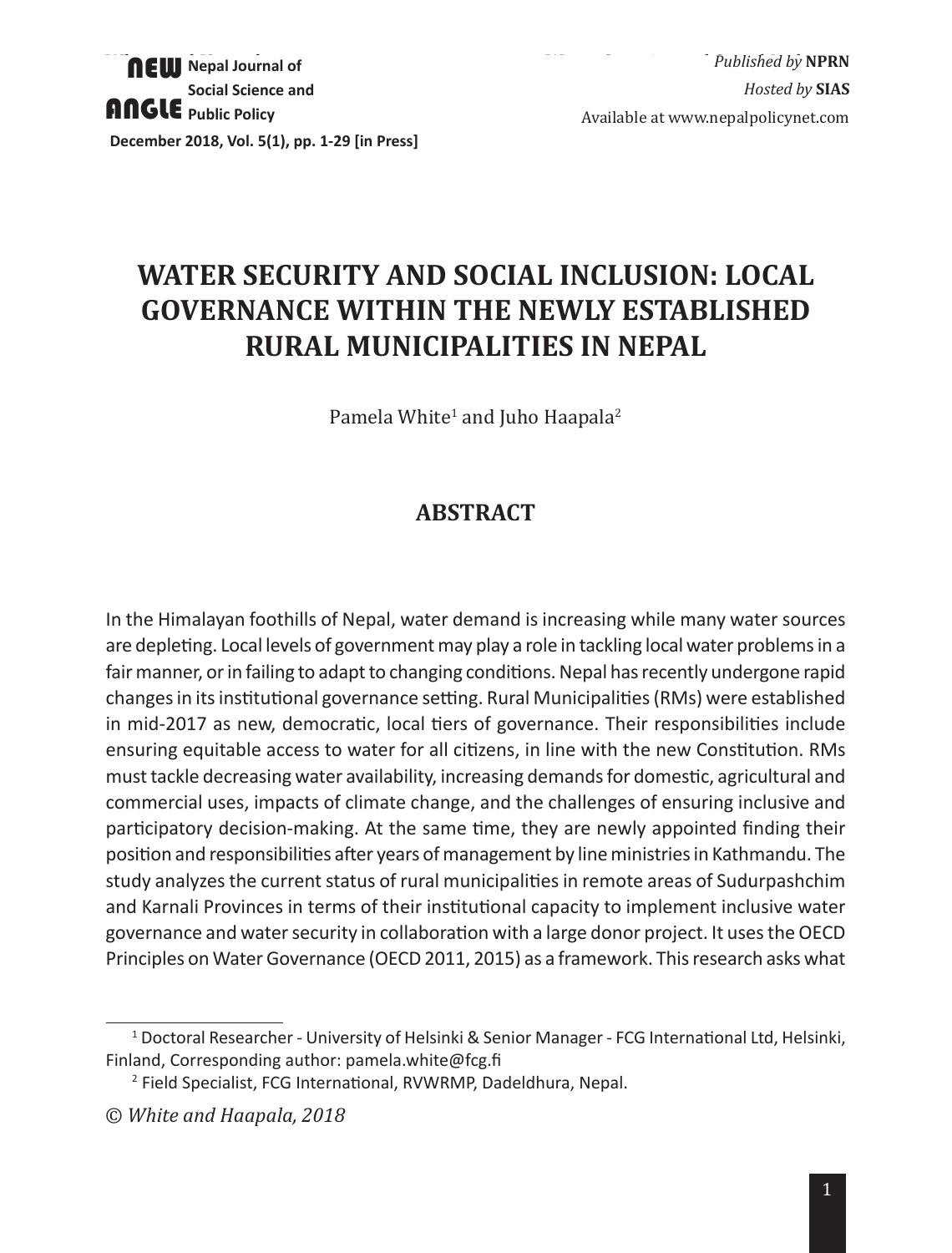the current water governance issues are in this setting of collaboration. The opportunities identified include the potential for more accountable policy formulation at a closer level to the community, by leaders who are more representative and accountable to their citizens and are aware of specific local water issues. On the other hand, there is a risk that policy formulation and accountability of governance could go astray. We conclude that this is a key moment to support the fledgling rural municipalities and demonstrate ways to build their capacities to secure safe water for all.

# **INTRODUCTION**

In the Himalayan foothills of Nepal, the relatively abundant water resources are contested (Suhardiman et al., 2018; RWSSP-WN, 2015a, and informal reports by local communities). Access to water is crucial in the region for local lives and livelihoods, especially in the rural areas. Poor governance, and the increasing demand for extraction of water increase the risks of water conflicts and deficiency. Conflicts on water are becoming more common among communities and various categories of water users, with competing demands (reports by local communities). At the same time, much of the potential of the resource remains untapped due to the undeveloped water infrastructure and institutions (Biggs et al., 2013). This is a puzzling situation, as it truly seems the case that the local water crises are largely crises of governance – or lack of it (Clement et al., 2017; Suhardiman et al., 2018).

If the water crises are crises of governance, then improved governance and management modes of the resource should hold the keys to positive changes. Water governance is fundamentally a local issue that involves a spectrum of stakeholders at various levels. Local levels of government may play a role in tackling the local water scarcity problems in a fair manner, or in failing to adapt to their new responsibilities and increasing water demands.

The study analyzes the collaboration with 27 core rural municipalities (RMs) in remote areas (hill districts) of Sudurpashchim and Karnali Provinces, Nepal, in terms of their institutional capacity to implement inclusive water governance and water security in collaboration with a large donor-funded project (the Rural Village Water Resources Management Project). This research asks what the current water governance issues are in this setting of collaboration, and what support is provided. The article considers water security, including gender equality and social inclusion. The definition of water security encompasses reliable availability of an adequate quantity and quality of water for a variety of purposes, with a bearable level of risk (Grey and Sadoff, 2007). The findings are structured with the OECD Water Governance Framework (OECD 2011, 2015) and share the lessons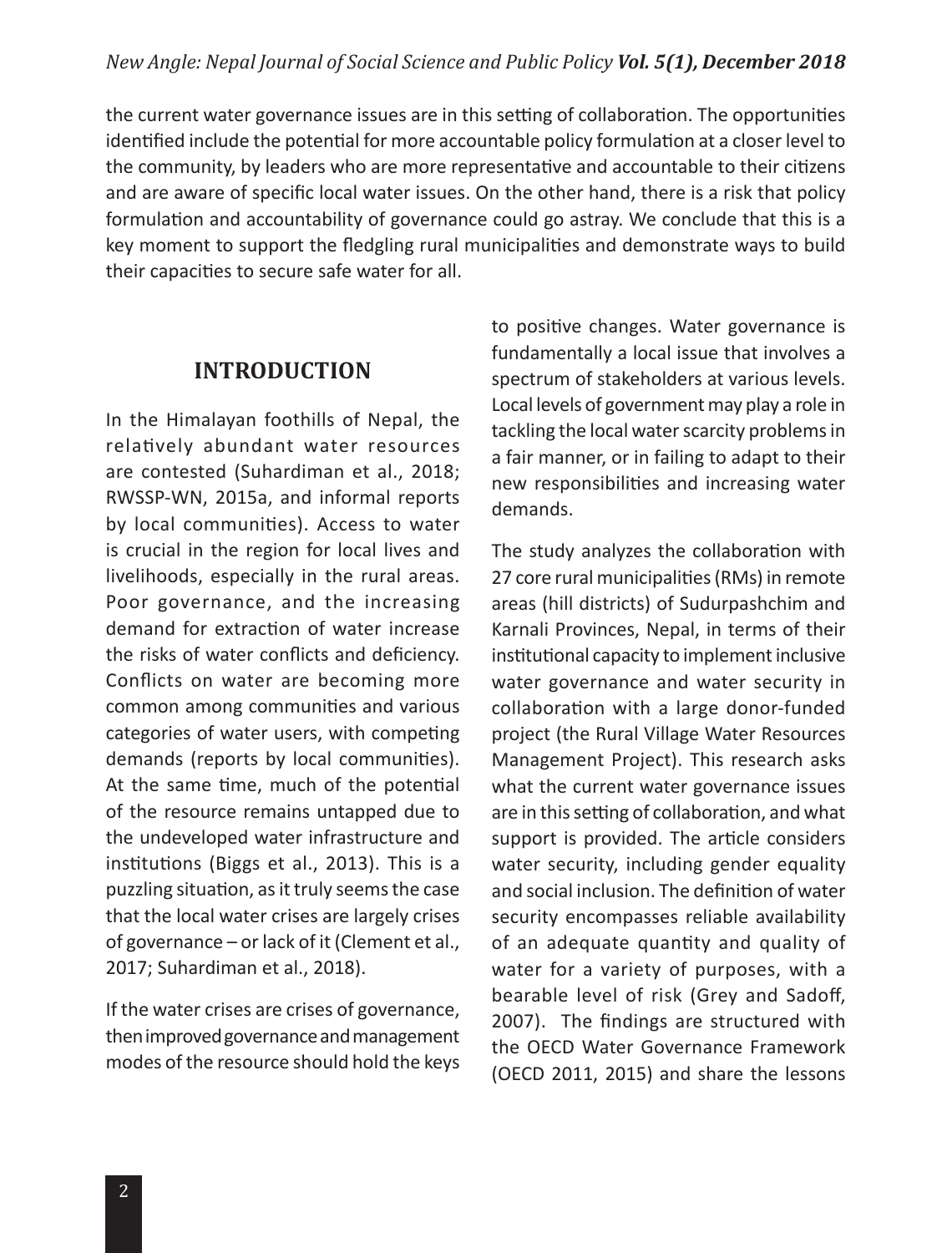learnt and ways forward in this very early stage of decentralization. The Framework was selected as it considers multi-level themes affiliated with implementation and governance situations with multiple stakeholders – very relevant to the complex water resources management setting at RM level.

#### **CONTEXT**

#### **Case description**

Nepal has recently faced rapid changes in its institutional governance setting. Municipalities were established in late 2017 as new, democratic, local tiers of governance. The first democratic elections at municipal level since 1998 were held in mid-2017, ensuring an elected representation of the residents in the local government for the first time since 2002. Rural municipalities (RMs) replaced the previous local structures of Village Development Committees (VDCs) and Districts. Voters elected a Chairperson and Deputy at RM level, and a ward chairperson plus four members (two of which should be women), representing each ward of the RM (as defined in the Constitution, 2015).

The responsibilities of the municipalities include the arrangement of water supply and sanitation, ensuring equitable access to water for all citizens (Local Government Operation Act, 2074). They also cover other related responsibilities such as local

infrastructure (for instance, irrigation, micro-hydropower and other renewable energy sources); agriculture, livestock and cooperatives; health and education (Local Government Operation Act, 2074). The fundamental right to water is outlined in the new Constitution (GoN, 2015), as are many issues relating to social inclusion. The Constitution states in articles 30(1) and 35(4) that all citizens have the fundamental right to live in a healthy and clean environment and to access basic clean drinking water and sanitation services. It guarantees that women, disadvantaged castes, ethnicities and religions, and people with disabilities can equally access these rights (GoN, 2015). In addition, Nepal signed the UN Right Water in 2010 (UN, 2010), guaranteeing access to basic water and sanitation for all. When water and sanitation are recognised as human rights, people are defined as rightsholders, and governments as duty-bearers of water and sanitation service provision. This also means the new local tiers must tackle decreasing water availability, increasing demands for domestic, agricultural and commercial uses, impacts of climate change, and the challenges of ensuring inclusive and participatory decision-making. At the same time, they are only beginning to fulfil their role after years of strong central control, where virtually all issues were managed via representatives of line ministries in Kathmandu.

The research analyses 27 rural municipalities in Sudurpashchim and Karnali Provinces in Far West Nepal that are the core focus of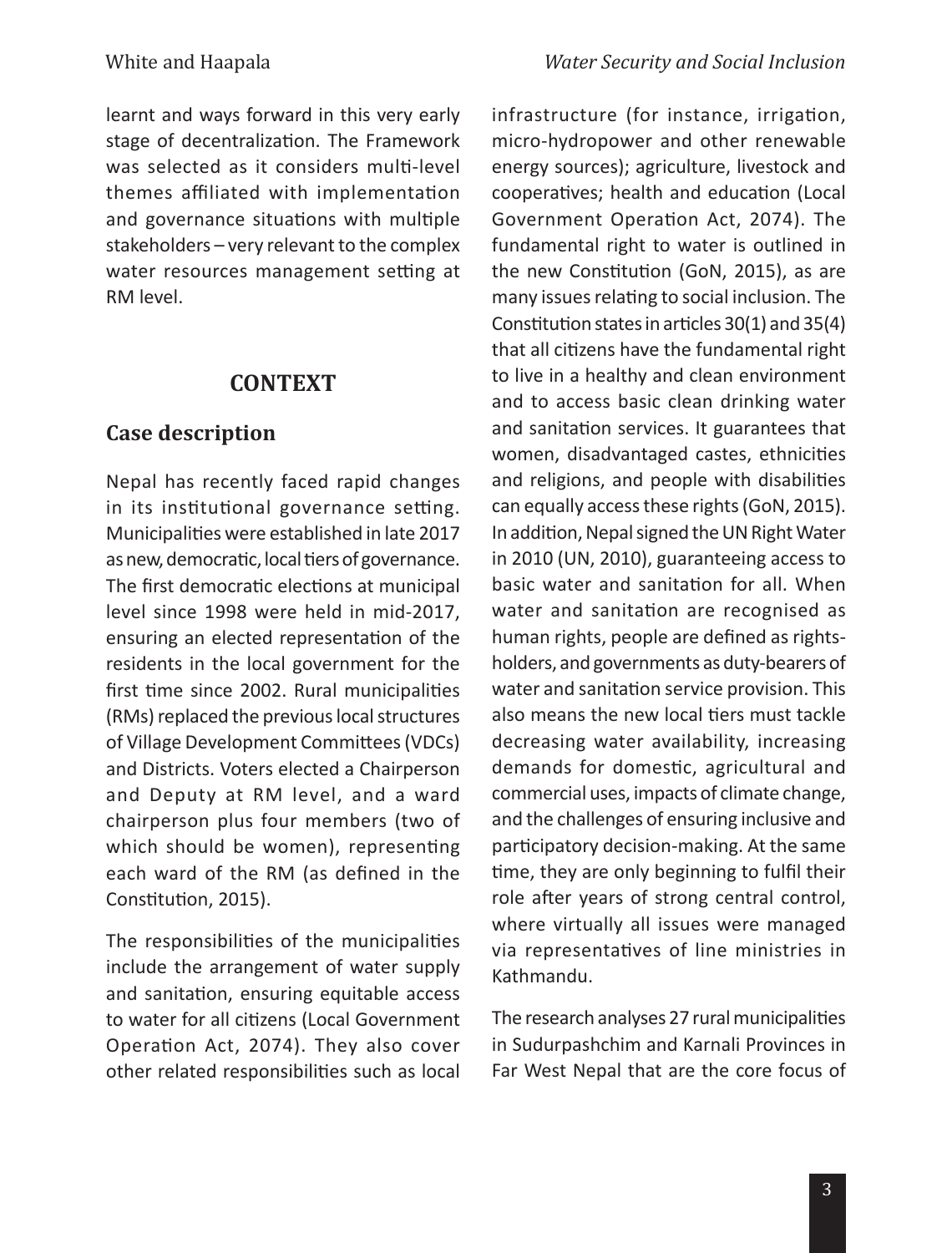

*Figure 1: Study focuses on the core collaboration areas of Rural Water Resources Management Project.*

the studied project (Figure 1). The analysis focuses on the experiences of donor collaboration with RMs on socially inclusive water governance and water security – specifically, the role of the Rural Village Water Resources Management Project.

The project supporting these RMs is the Rural Village Water Resources Management Project (RVWRMP; see www.rvwrmp.org. np). It is implemented with the support of the European Union and the Governments of Finland and Nepal and is embedded in the local government structures. The project works mainly at the community and RM levels after the government reform, with technical staff jointly planning and implementing with RMs the funding for water supply, sanitation, livelihoods activities and capacity building. The project works on water supply, sanitation and hygiene, irrigation, rural livelihoods development, micro hydropower, climate change adaptation and disaster risk reduction (CCA/DRR), environmental protection, and related behaviour changes and institutional capacity building. Human rights, gender equity and social inclusion are cross-cutting themes of the project. The project has operated in ten districts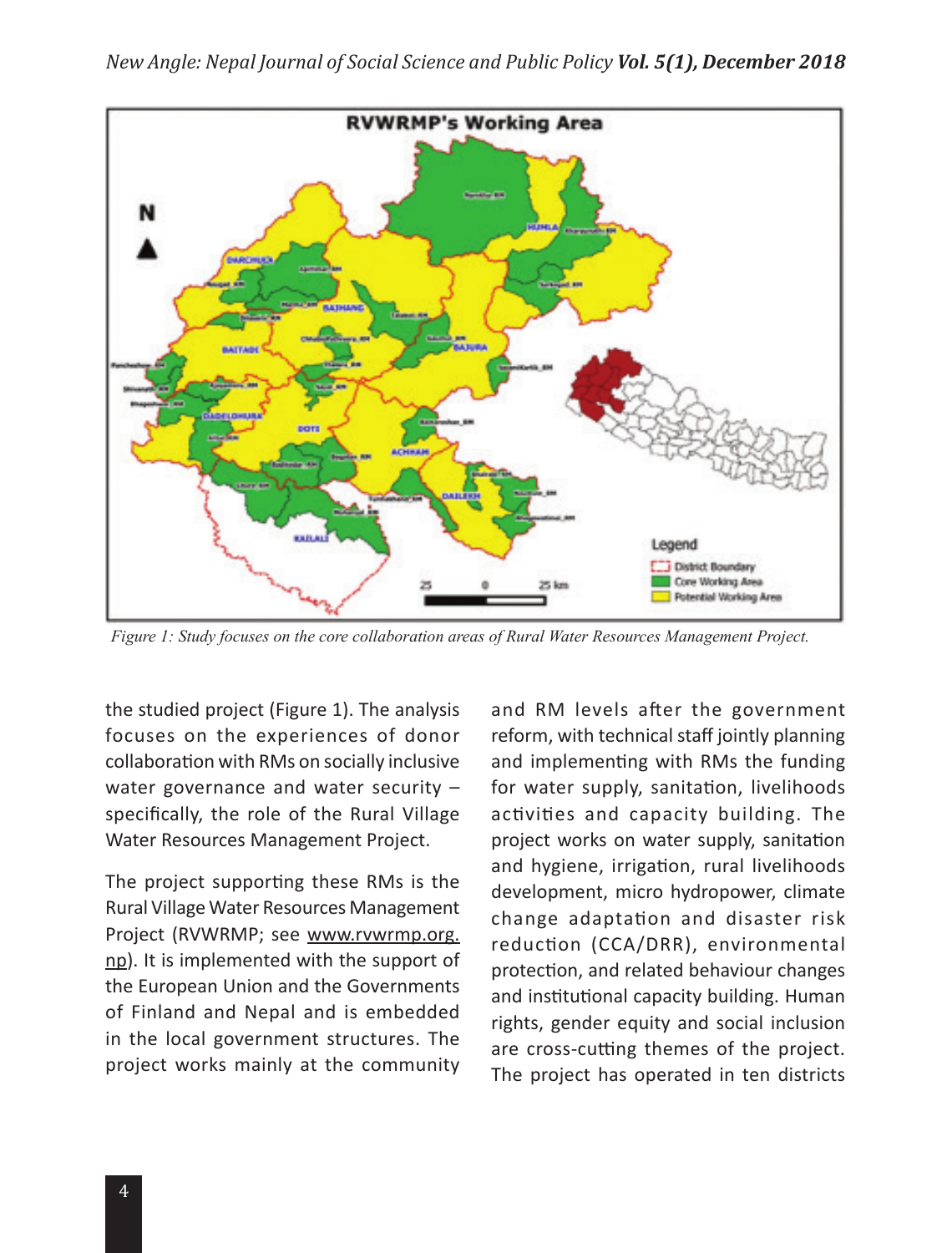of West and Far West Nepal since 2006. It has served approximately 700000 water supply beneficiaries up to date. The third, final project phase (RVWRMP III) started in 2016, and the activities are to be finalised by 2022. Since the new federalisation process, Phase III of the project operates in 27 core RMs and more non-core within the original ten districts (as shown in the map above). The project is a part of continuous, nearly three-decade, Finnish bilateral water sector collaboration in Nepal, making the project a very long-term intervention with substantial institutional learning and memory (www. rvwrmp.org.np – project document, MoUs with RMs, and other guidelines).

One of the most critical tools of project collaboration with the RMs in water governance is the mutual development of Water Use Master Plans (WUMPs). This is meant to be a participatory and inclusive planning tool based on the integrated water resources management concept at micro watershed level. WUMP teams made up of Nepali technical and social staff, working closely with community members (all persons living in the catchment area) and elected representatives, assess potential and existing water sources, structures, social issues and disadvantaged groups, existing water needs for domestic and productive uses and current gaps (Rautanen and White, 2013). They use many tools developed from Participatory Rural Appraisal approaches, as well as technical measurements. The WUMP enables the municipality to develop a clear strategy for the water uses, and the communities to prioritize the potential best uses and conservation technologies of water resources. The WUMPs provide a five-year vision and identify immediate priorities for a one-year action plan, which can then be approved by the RM, and should be followed by the project. In 2018, the WUMPs were adapted to include water use strategies and livelihood implementation plans (LIPs) at RM level (RVWRMP, 2018).

RVWRMP is one of the first organizations to have started collaboration with the local government tiers. The project can therefore be considered a pioneer at the forefront of the donor-RM cooperation. RVWRMP works currently with 27 core RMs, with a full set of project operations available to them. Potentially all other RMs (69 in total) in the ten former districts can be supported on a proposal basis. The set operations depend on the agreement and needs of the communities and the RM (based on outcomes of the WUMP planning process in the core RMs; and requests from RM staff and elected representatives in the non-core RMs). Schemes are prioritized according to set criteria by representatives of the RM in the final WUMP workshop.

The establishment of the RMs has changed the working modality of the project towards providing investment and recurrent support directly to the municipalities (instead of the earlier process of working with district authorities), with significant technical assistance and close collaboration also provided by the project. Before the decentralization, the district administrations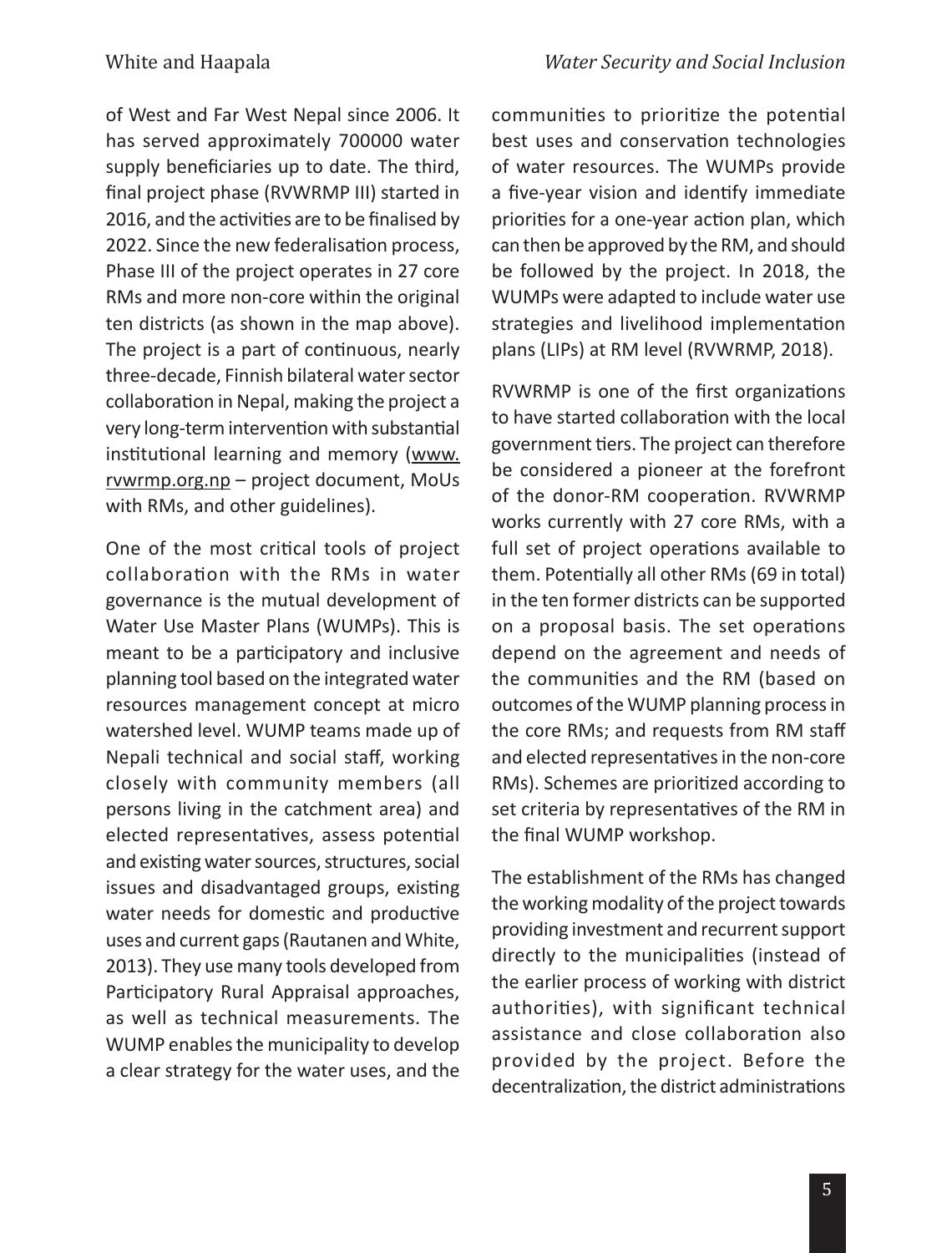were run by appointed staff from line ministries, often with minimal links to local communities. Budget and technical support from the Government of Nepal and project budgets were provided to the districts. Now most of the project activities are targeted to the RMs, and community trainings often occur at the RM offices with the participation of RM officers and politicians.

# **Water management, security and social inclusion in local water governance**

For many years, Integrated Water Resource Management (IWRM) has been promoted as a logical system in Nepal. The national government prepared a Water Resources Strategy in 2002 (GoN, 2002), which recognized the competing demands and also the social aspects of water governance. However, given the large number of actors and water uses, implementation has proved problematic. Many donors argued that river basin planning, as a holistic tool for water use planning, is the most appropriate tool. However, rivers cut across administrative units and national bureaucracies, and is perhaps more likely to result in conflict than integration (Suhardiman et al., 2018). In particular, efforts to improve planning from above, without consideration of local political, social and practical needs were doomed to fail (Clement et al., 2017).

The current trends in the field of water governance emphasize the linkages of water and security (GWP, 2000; Cook and Bakker, 2012), and especially the waterfood-energy-ecosystems nexus (Hoff, 2011; Keskinen & Varis, 2016; Keskinen et al., 2016). Although the nexus approaches hide the political nature of governance behind the technical focus, they provide perspectives to integrated natural resources governance. The question of security in relation to water focuses on whose security is at stake, and who pays the costs? Gender equity and social inclusion (GESI) are therefore important aspects to consider in relation to water security. The contribution of water security to women's empowerment can remain limited if the implementation modalities do not account for politics and social fit (Leder et al., 2017).

Social inclusion as a universal idea can be tracked back to the Universal Declaration of Human Rights of the UN, 1948. It is reflected in human rights-based approaches (HRBA) to development and is emphasized by several international organizations and processes, including the United Nations and the Organization of Economic Cooperation and Development (OECD). Gender equality and social inclusion are considered in various national guidelines, including the Constitution (2015), as noted earlier. RVWRMP has outlined the importance of rights and inclusion in project documents and guidelines (for instance the joint HRBA & GESI guidelines, prepared with RWSSP-WN, 2015).

The accountability measures in the RM governance context of the study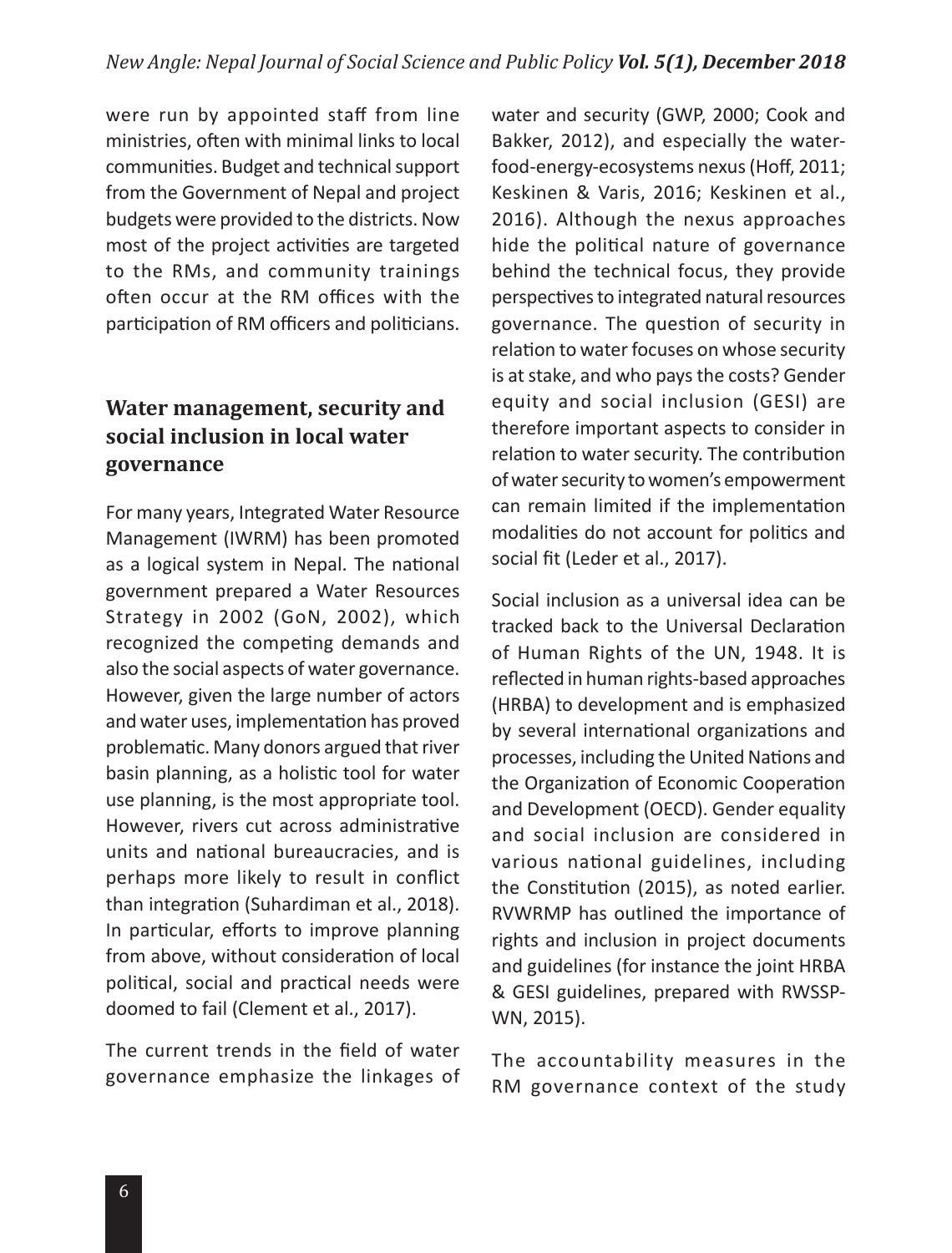primarily regard the vertical and transversal accountability (UNDP-SIWI, 2015), referring to the degree to which the concerns and viewpoints of the citizens, families, and sector stakeholder organizations are accounted for in the municipal governance. As a normative idea, accountability therefore relates to the concept of good governance (OECD, 2015) through credibility and legitimacy of the government in the eyes of the residents, and the accountability power of the citizens and stakeholders. The social, political, administrative, and financial types of accountability (UNDP-SIWI, 2015) are considerable aspects for viably achieving the social responsibilities recently appointed to the local governments.

In the research context, water security is closely interlinked with multiple issues. The availability of drinking water is the most critical, as life depends on it and women and girls in particular, spend hours each day collecting potentially dirty water from far away springs and streams (RWSSP-WN, 2015). Another security concern is malnutrition and food insecurity - still evident in the remote areas of Nepal. Two of the districts where RVWRMP operates (Humla and Bajhang) had the highest prevalence of child malnutrition in 2011 (GoN, 2014). The project works with RMs to improve the food security and nutritional status by using water resources to promote irrigation, home gardens and greenhouses, introducing new plant varieties for cultivation, and supporting livelihoods activities and agro-business. The poorest and the disadvantaged groups (DAGs), such as disadvantaged castes, women, children, and elderly people, are generally the first to suffer food insecurity. As constituents, the RMs should focus their attention on the needs of these groups.

Another security concern is the adaptive capacity for climate change and disaster risk reduction, both closely related to the increasing amount of extreme weather events, like droughts, landslides, and floods, in the area (NCCKMC, 2018). The disadvantaged groups (poor households or members of disadvantaged castes) often occupy the most vulnerable land areas and household locations in this regard, furthest from water and on steep land. Variable rainfall trends have also brought security concerns in the form of source depletion and disputes among the residents and communities (Regmi and Shrestha, 2018). According to a recent study in Western Nepal, 65% of all sources were in declining condition between 2004 and 2014 (RWSSP-WN, 2015a). The study found that the reducing availability of water demands more attention to governance, balancing competing demands and prioritizing domestic use. In addition, it demonstrated the need for source protection and watershed improvements.

The RMs are linked with these issues as the Constitution confirms the fundamental right to water for all; as well as the RMs' role in water resource management, water infrastructure development and maintenance, and the institutionalization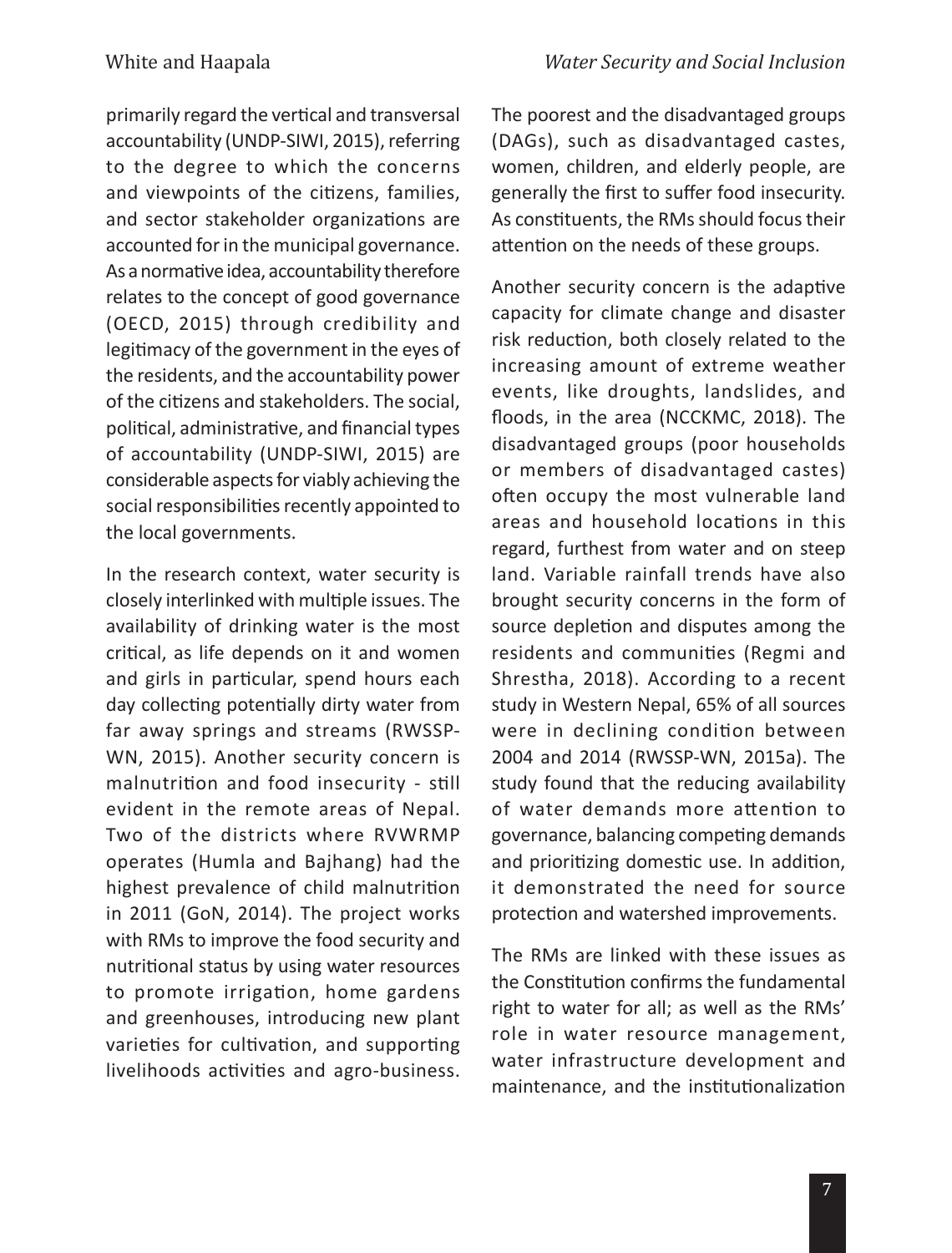of the sector. RVWRMP works in this sector at community and RM level and provides institutional capacity building. The Step-by-Step (SBS) project process (giving guidance on technical, social and financial implementation of all schemes) accounts for climate mitigation and disaster risk concerns; for instance, through initial selection of the schemes, attention to disaster risk reduction in construction, and in the Post-Construction and Water Safety Planning (WSP) process (RVWRMP website, 2018).

The male-dominated society and local cultural traditions lead to various types of discrimination in the area. Discrimination is mainly based upon gender, caste, ethnicity and economic status. The 2014 Nepal Human Development Report highlighted that caste and religion-based social exclusion translates into limited opportunities in economic and political spheres (GoN, 2014). Women and girls suffer household drudgery, poor health status and less educational attendance and attainment. In some localities they are socially excluded and suffer significant taboos during menstruation, such as not being allowed to use taps or toilets (RWSSP-WN, 2015). These GESI issues are important when considering access to local water uses and water resources management institutions. With this in mind, RVWRMP operates through an HRBA and gender equity and social inclusion (GESI) strategy and action plan to ensure access to water for all. The project also conducts targeted GESI activities, such as gender

budgeting, promoting women as leaders, menstrual hygiene management and discriminatory traditions, and GESI-friendly planning (such as consulting all participating groups, ensuring equal representation in committees, trainings). Targets are set for equal participation of women and disadvantaged group members, though the challenge can be to ensure truly active participation.

# **METHODS AND MATERIALS**

### **Analytical framework**

We conducted action research - a solutionoriented, applied research perspective (Mikkelsen, 2005, p.132). We focus on problem-solving through locally-constructed knowledge and analysis. In the research setting, this translates into an initiative to develop the local governance through wellargued research.

For analyzing the local governance setting, we used the OECD Principles on Water Governance (OECD 2011, 2015) as a framework. It provides a well-argued characterization of multi-level themes affiliated with implementation and governance situations with multiple stakeholders. The defined categories of the framework assisted in identification of key issues and assisted with the analysis of the local water governance issues. It thus provides a useful framework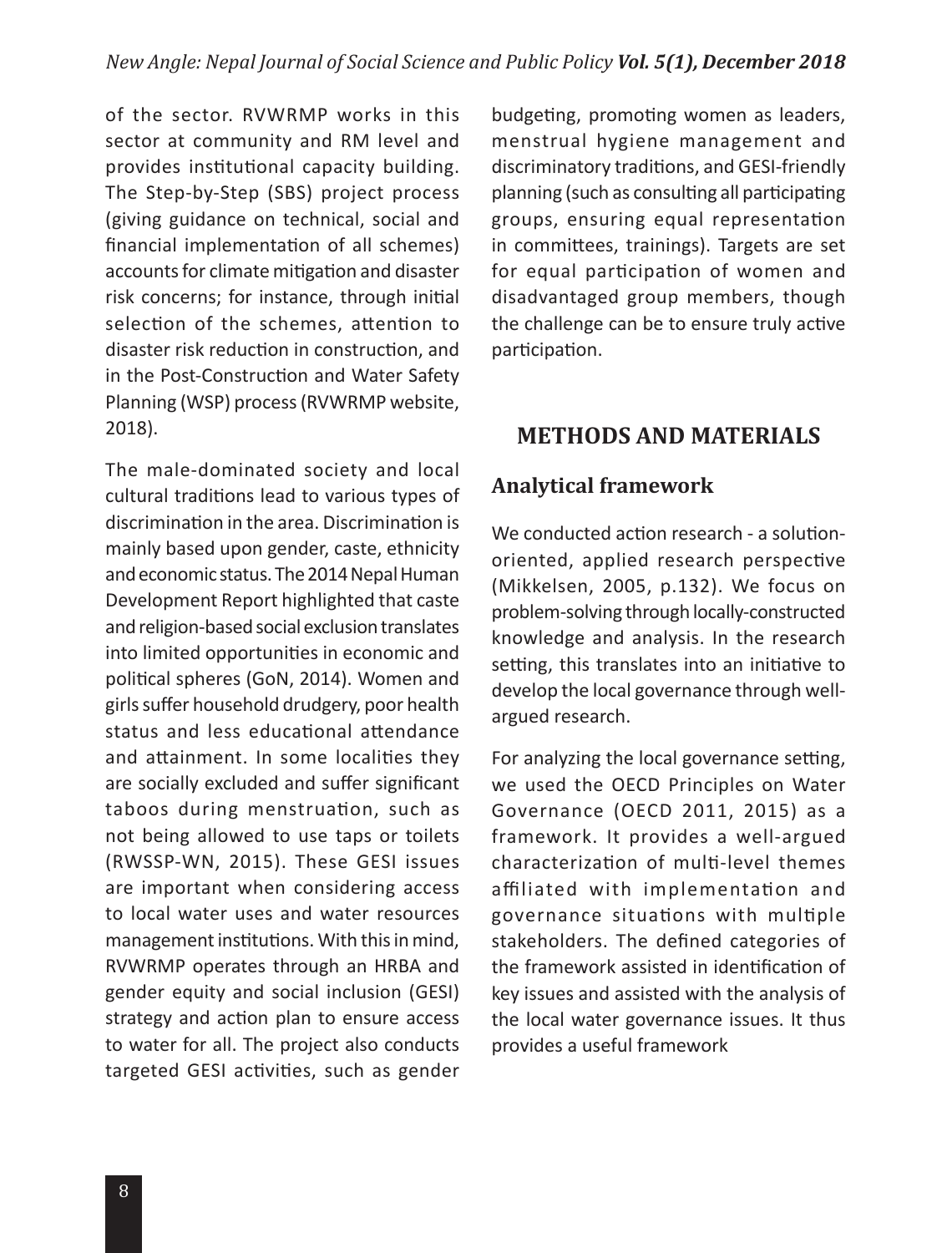"to identify good practices for managing interdependencies between the many stakeholders involved in water management at multiple levels" (OECD, 2011 Box in p.3).

The key coordination themes of governance consider administration, information, policies, capacity, funding, objectives, and accountability (OECD, 2011). The OECD framework and its categorization of the common governance themes is applied

as an analytical framework (Table 1) to identify the relevant types of governance issues in local level water governance. This study merged three of the themes in the original OECD framework (Administrative, Policy and Objective), as their scopes were difficult to differentiate in the analysis of the findings. One governance theme was added (Implementation).

#### **Table 1. Analytical framework: Governance themes. Adapted from OECD, 2011.**

| <b>DESCRIPTIONS OF THEMES AND GUIDING QUESTIONS</b>                                                                                                                                                                                                                                                                                                                                                                                                                                                                         |
|-----------------------------------------------------------------------------------------------------------------------------------------------------------------------------------------------------------------------------------------------------------------------------------------------------------------------------------------------------------------------------------------------------------------------------------------------------------------------------------------------------------------------------|
| Is information available to all for adequate discussion and decision-making, or<br>are there asymmetries of information between the stakeholders?                                                                                                                                                                                                                                                                                                                                                                           |
| Is there a good match between administrative and hydrological boundaries?<br>Are there any problematic land tenure issues in cross-boundary water<br>management? What is the status regarding sectoral objectives, visions, and<br>policies? Are there RM policies regarding GESI? Do the local administration staff<br>understand human rights issues (for instance right to water and sanitation)?<br>Are there differences in the agendas and objectives of the stakeholders; or<br>motivational and incentive problems? |
| Are there sufficient personnel, expertise and resources for good water<br>management? Has there been adequate capacity building? Is there<br>understanding of the gender & social inclusion issues among RM and RVWRMP<br>staff?                                                                                                                                                                                                                                                                                            |
| Is the funding stable and sufficient? Does funding respond to the needs of all<br>groups? Is there follow-up and reporting of expenditures and results, in line<br>with plans?                                                                                                                                                                                                                                                                                                                                              |
| Is the RM transparent? Do both the elected officials and community members<br>have sufficient commitment, concern, awareness and participation?                                                                                                                                                                                                                                                                                                                                                                             |
| How are policies translated to actions and practices at the grassroots,<br>benefitting all actors? What are the barriers for implementation of water<br>security and GESI actions?                                                                                                                                                                                                                                                                                                                                          |
|                                                                                                                                                                                                                                                                                                                                                                                                                                                                                                                             |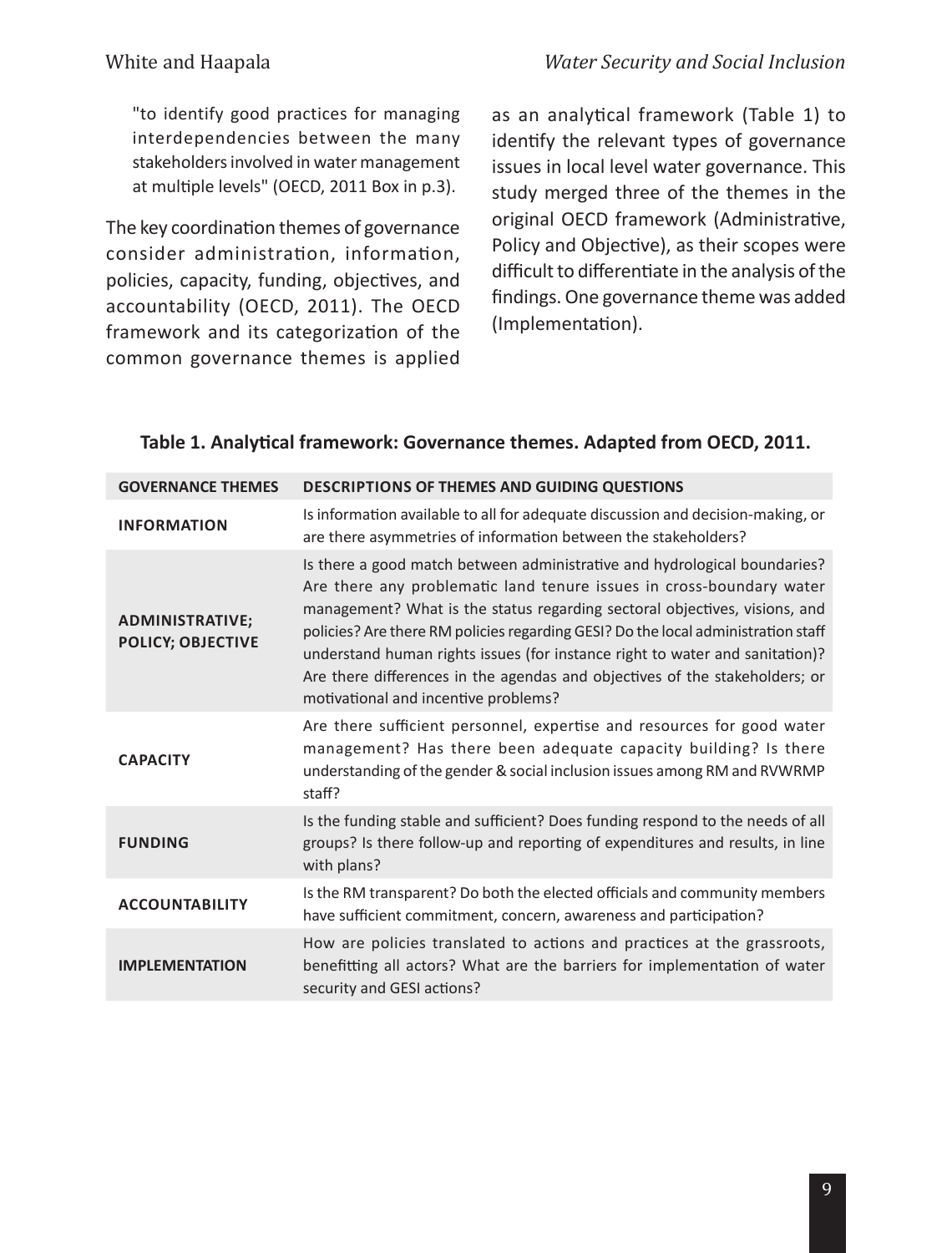### **Data collection**

RM level qualitative data was collected by the authors in field visits and interviews at RM offices, with interactions with the chairperson and other elected officials, staff members and with community members. Their views were solicited, in order to understand the progress of the devolution processes.

The authors have also conducted participatory observations in almost all project activities listed in Table 4. RVWRMP project staff are mainly Nepalese, from technical and social backgrounds (only three international staff) – see further

details on staff composition and roles from Haapala and White (2018). Project level data was collected from project staff and cross-checked with project documents and implementation manuals. Seven specialist staff were consulted on the project activities in the RMs (Table 3; see Table 4 for the results). Furthermore, two key senior national expert staff were interviewed in depth regarding the role and status of RMs in water security and socially inclusive water governance. All ten District teams of the project presented progress reports with analyses of the current issues in the RM operations, contributing significant information to the analysis.

| Data type/source                                                                                                     | <b>Place (Municipality)</b>                                                                                                                                                                | Date (month/<br>year)                                                 | <b>Topics in summary</b>                                                                                                                                                                                        |
|----------------------------------------------------------------------------------------------------------------------|--------------------------------------------------------------------------------------------------------------------------------------------------------------------------------------------|-----------------------------------------------------------------------|-----------------------------------------------------------------------------------------------------------------------------------------------------------------------------------------------------------------|
| <b>Women community</b><br>interactions                                                                               | Alital RM, Dadeldhura<br>Bhatakhatiya RM, Achham<br>Marma RM, Darchula<br>Dilashaini RM, Baitadi                                                                                           | 11/2017<br>11/2017<br>5/2018<br>1/2019                                | On their interactions with the RM<br>(versus the earlier institutional<br>arrangements); the major difficulties<br>and opportunities they face in the<br>RM; their interactions with the project                |
| <b>RM</b> staff interactions<br>3 women, 7 men                                                                       | Alital RM, Dadeldhura<br>Naumule RM, Dailekh<br>Bhatakhatiya RM, Achham<br>Marma RM, Darchula                                                                                              | 11/2017<br>11/2017<br>11/2017<br>5/2018                               | On the challenges and opportunities<br>of the new institutions; the major<br>issues of water governance and<br>GESI; practical capacity gaps<br>and implementation issues; the<br>interactions with the project |
| <b>RM Chairs &amp; elected</b><br>representatives<br>4 women, 6 men at<br>RM level<br>1 woman, 2 men at<br>DCC level | Naumule RM, Dailkh<br>Ramarosan RM, Achham<br>Dailekh District<br><b>Coordinating Committee</b><br>(DCC)<br>Marma RM, Darchula<br>Duhu RM, Darchula<br>Naugad RM, Darchula<br>Darchula DCC | 11/2017<br>11/2017<br>11/2017<br>5/2018<br>5/2018<br>5/2018<br>5/2018 | On the challenges and opportunities<br>of their new roles; the major issues<br>of water governance and GESI; the<br>interactions with the project                                                               |

#### **Table 2: RM data collection**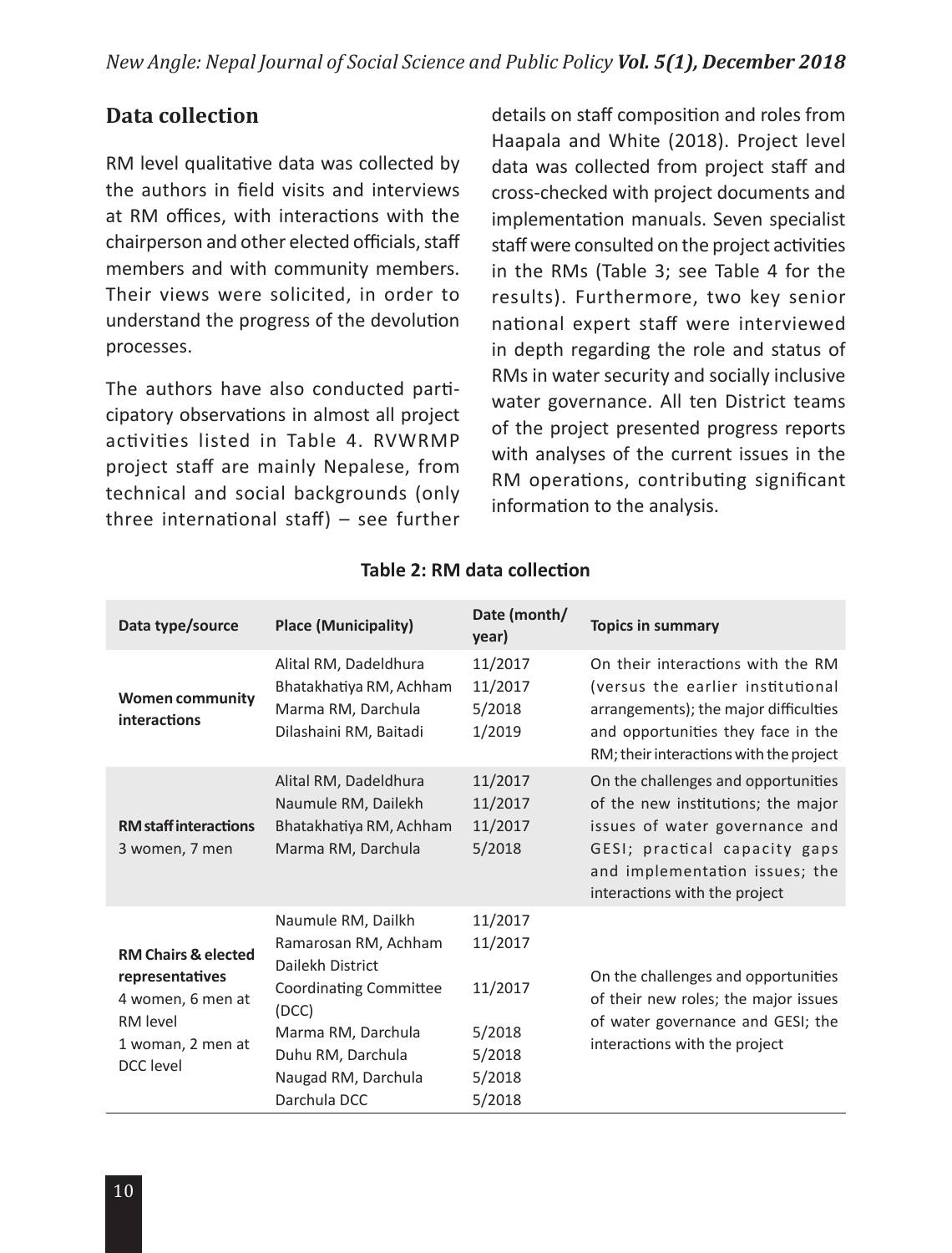| Data type/source                                | Place                                           | Date (month/<br>year) | <b>Topics in summary</b>                                                                                                                            |
|-------------------------------------------------|-------------------------------------------------|-----------------------|-----------------------------------------------------------------------------------------------------------------------------------------------------|
| <b>Specialist</b><br>interviews (7)             | Project Support Unit /<br>Amargadhi, Dadeldhura | 5/2018                | On project activities with the RMs;<br>water governance and GESI issues;<br>capacity building; coordination via the<br>joint management committees; |
| Key senior national<br>expert interviews<br>(2) | Project Support Unit /<br>Amargadhi, Dadeldhura | 5/2018                | On the first year of cooperation with<br>the RMs, strengths and weaknesses.                                                                         |
| <b>District Team</b><br>presentations           | Project Support Unit /<br>Amargadhi, Dadeldhura | 8/2018                | Project activity and progress reporting<br>with an analysis of current issues in RM<br>cooperation                                                  |

### **Table 3 Project data collection**

The activity and event reports of the project staff (RVWRMP, 2017-2019) were used for triangulation of the findings. The project progress data and annual reports were also used to identify the level of activities conducted with the working RMs. Quantitative data from analysis of the institutional status of the RMs in late 2017 is also quoted.

# **SWOT analysis**

SWOT analysis is a broadly employed research technique used for identifying factors that are helpful (strengths (S) and opportunities (O)) and unhelpful (weaknesses (W) and threats (T)) regarding a particular objective. In the analysis, the strengths and weaknesses may refer to the internal factors or current status, whereas the opportunities and threats may refer to the external factors or future scenarios. In this article, the analysis looks

at the current status and future scenarios regarding two specified objectives: 1) GESI and 2) water security in water governance (See Annex for the analysis).

A SWOT workshop was conducted with 40 senior staff of the Project Support Unit and Districts (almost all men), representing almost all of the national technical assistance team of the project (apart from community facilitators). As the frontline team, interacting on a daily basis, the authors considered their opinions important, regarding RM experiences and potential for functionality. The workshop was facilitated to gather feedback from the staff about the experiences with the RMs during the first year of cooperation after the elections.

The staff made a SWOT analysis in small groups, focusing on either the SWOT of the water security in the RMs (two groups); or the SWOT of GESI (two groups). Groups were asked to particularly consider the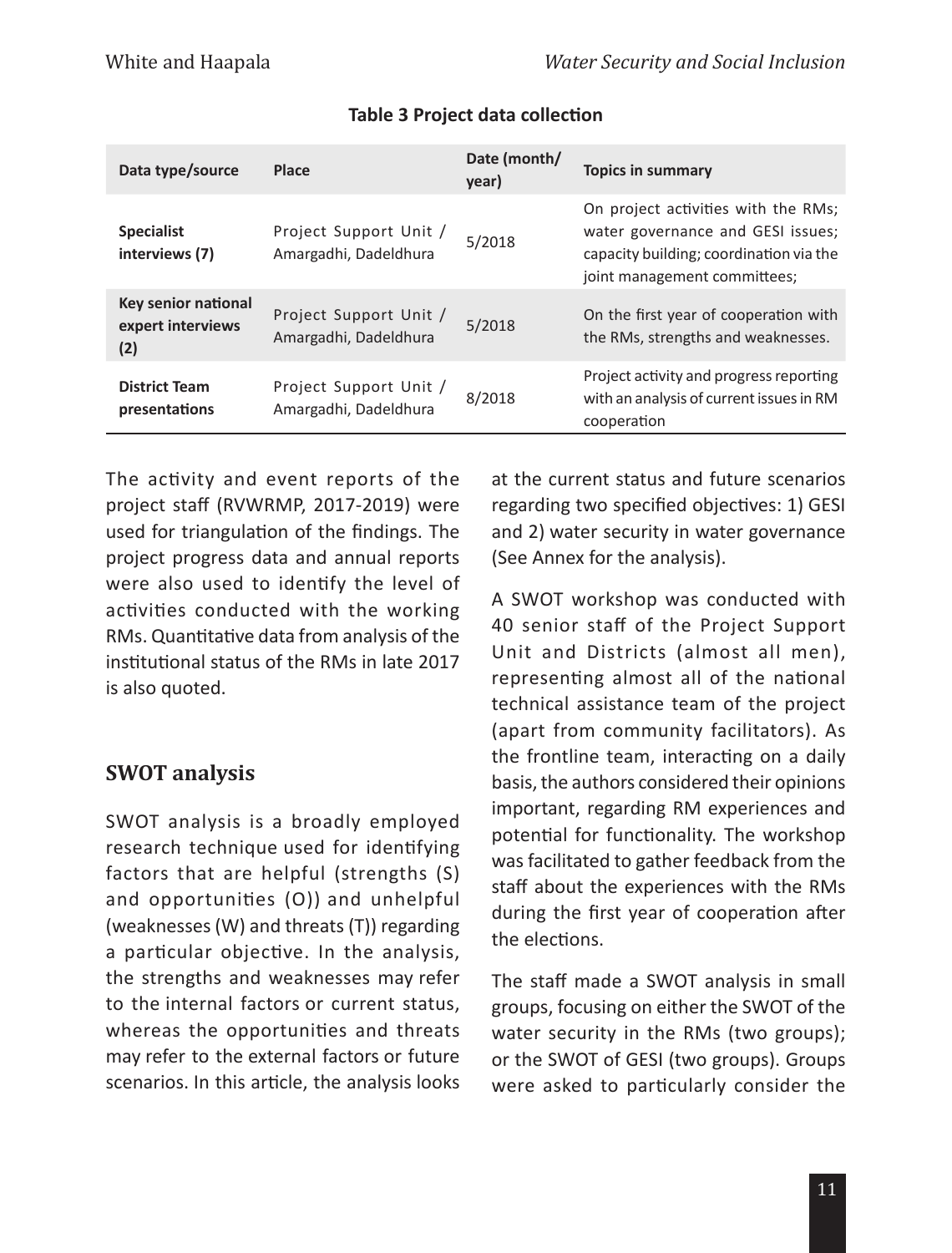changes from the earlier governance structures (VDCs and districts) and the impact or potential impact on water governance. The group works resulted in four SWOT analyses that identified several topical points for each of the sectors in the study context. The authors then analysed the results, linking the points with the OECD governance themes (see the Annex).

### **FINDINGS**

The following findings are organised via the OECD governance categories.

### **Information**

The WUMP-LIP and Step-by-Step (SBS) approach are both project tools that the RMs have begun to apply in their work. The WUMPs are a key element of information gathering and sharing within the RM. Earlier, WUMPs were conducted at VDC level. When the RMs were formed from mergers of VDCs, some the RM already had a WUMP, but some areas hadn't earlier had a WUMP. During 20178 RVWRMP and the RMs have worked together to supplement the information collection. Since May 2018, the RMs have financed the process themselves. The result was an RM-wide WUMP-LIP (including the Livelihoods Implementation Plan), which provides the RM decisionmakers with data, information and analysis on water uses and livelihoods, on which investment and activity plans can be based.

Another element that supported information flows was the SBS approach for the planning and implementation of water, sanitation and renewable energy schemes. The SBS guided the User Committee at the scheme level through planning and implementation, including such as community mapping, public hearings and public audits, bringing the principles of good governance into action.

Interviews with women in communities (see Table 2) indicated that they are not always well informed on RM plans (Table 2, interviews with community women, 2018 and 2019). For instance, one elected female ward representative, interviewed in May 2018, commented that men in her ward committee had approached her on several occasions to sign minutes of meetings that she was not invited to attend. Another said that she hadn't applied to be a candidate but was appointed by her party without informing her. Although she still felt excluded from some issues, she now attends meetings, and she considers this access to information has empowered her. In January 2019, several female elected ward level representatives reported that they don't have the authority to check documents (particularly budgets) at the RM level, and they were concerned there was a lack of transparency regarding decisions. However, they also noted that there were more opportunities to be involved than with the earlier system.

The SWOT analysis results (see Annex) and interviews conducted with project staff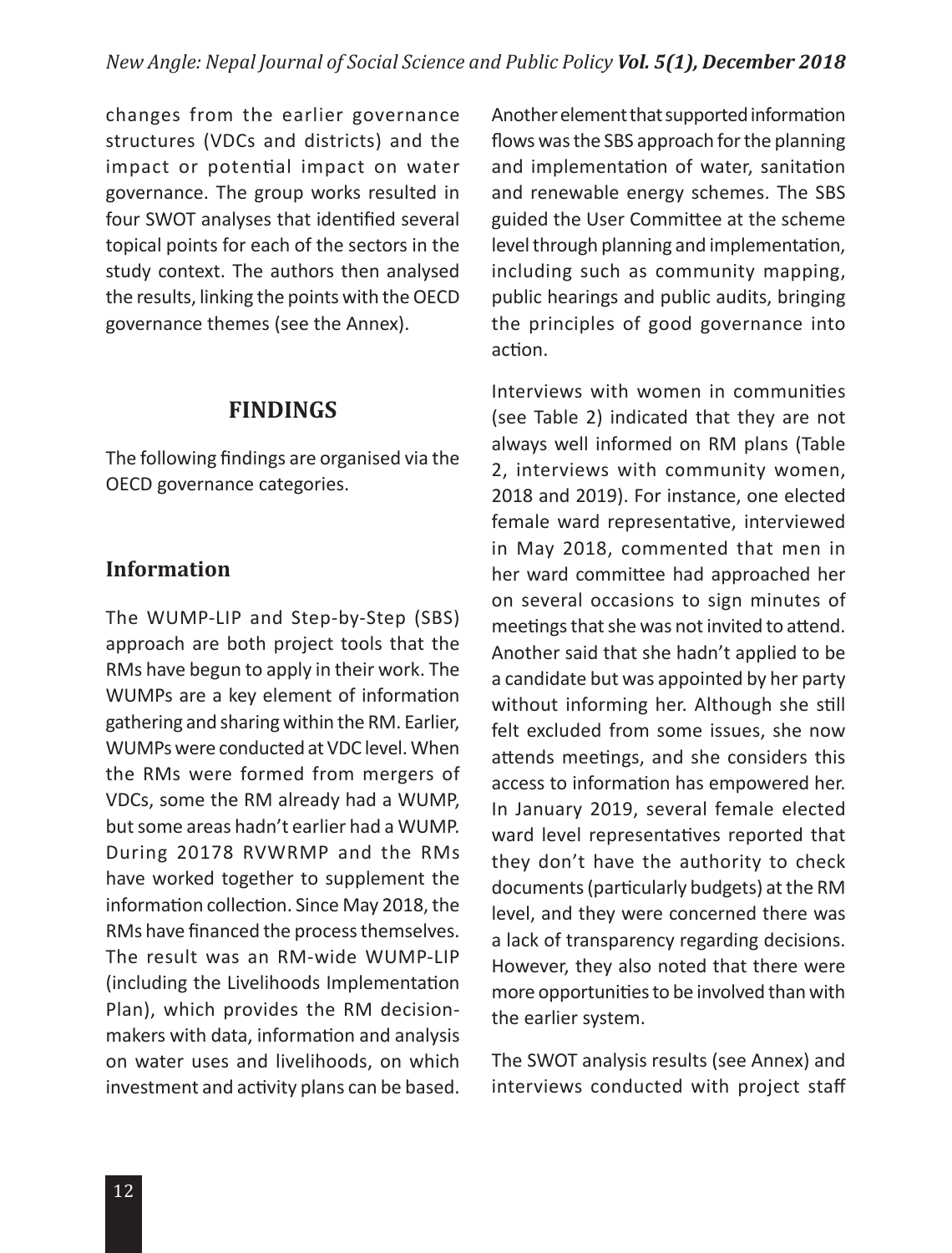(Table 3) indicated that information flows were not a significant problem now. Earlier, information was controlled by line ministry staff, and there were no elected officials locally. Information flows were considered to have improved, as the government was closer to the grassroots. Two of the RM Chairs in Darchula commented that as a result of the Women as Decision-Makers workshops (supported by the project), they had been able to understand the specific problems facing women. They committed to incorporating some of the priority activities in the RM annual plans, and to raise these issues with other implementing organizations and government bodies in the RM. They considered that improving information flows and the closeness of the RM to the population made it easier to plan for future activities.

# **Administration, policy and objectives**

Earlier, there was a clear mismatch between administrative and hydrological boundaries, with the one potentially watershed covering many VDCs and districts. This made water governance particularly problematic. In order to gain legal control of a water source in a neighbouring VDC, to allow construction of a water scheme, considerable effort was needed in negotiations, and legal registration of the source was controlled by the district authorities. As noted above, WUMPs have now been prepared for the RMs, covering more territory than the earlier VDC-based WUMPs. Legal authority for source registration now sits with the RM, however the system is not yet established (Local Government Operation Act, 2074). RMs are still not watershed-based entities, and the legal ownership issues are not resolved. Staff commented that conflicts remain.

RVWRMP staff believed the RMs had considerable potential in capacity enhancement and policy implementation on water security. At this stage, provincial policies are being formulated, and RMs are only now (2019) formulating their own local policies. In core RMs, local policies and strategic plans on WUMP, DRR, CCA, cooperatives and livelihoods, and GESI, were being formulated in collaboration with the project. Some RMs have formulated and implemented water security related laws and by-laws, with the assistance of project staff. For example, the Local Governance Act 2074 requires RMs to develop policies in a range of topics and RVWRMP has made a commitment to support the core RMs. Amargadhi Municipality, where the project main office is located, is not a core municipality, however they have requested technical assistance in preparing their own GESI policy – a reflection of municipalities' interest to build their capacities in this area.

The SWOT analysis results identified possible risks for the RMs in the capacity building and policy formulation processes, reflecting the risk of domination by some groups. Project staff noted the strong collaboration between RM staff and elected officials,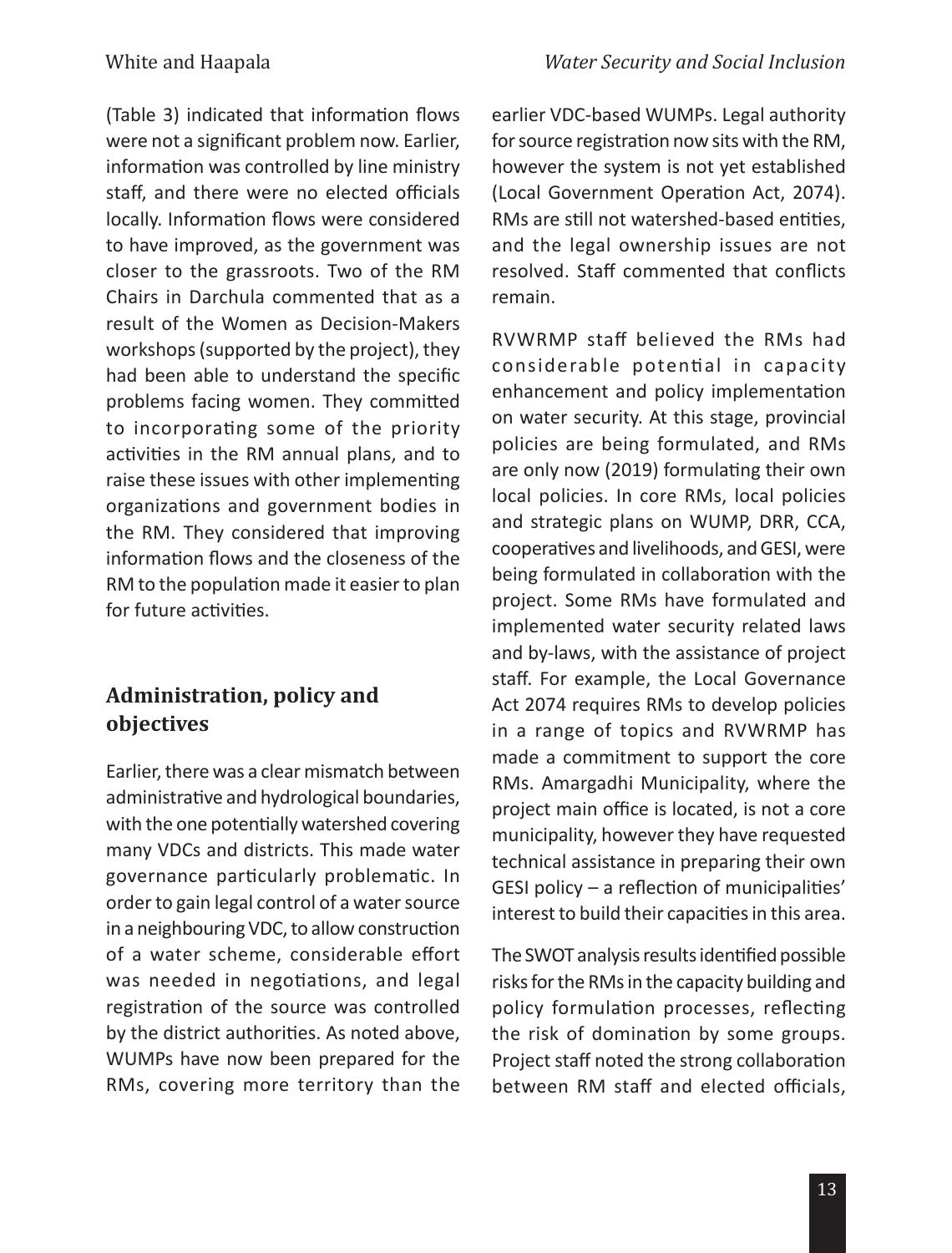and project staff, in water governance policy, strategy and plan development at RM level. RM Chairs who were interviewed commented on the good coordination via the joint management committee, which eased many activities and solved problems in the field (technical or social).

RVWRMP staff (Table 3) reported great potential for RMs to improve GESI aspects in the new, possibly more accountable ways of policy formulation at a closer level to the community (a key element of a human rights-based approach). On the other hand, policy formulation and accountability of governance are also considered possible risks, if the RM is dominated by male elites. The right to water and san is a key starting point of the trainings by RVWRMP, and participants are aware of the need to prioritize drinking water and sanitation when setting policy and planning for the uses of water.

Some positive aspects of policy that were raised in the SWOT analysis with regard to GESI in water governance, were the fact that the RM has the right to formulate and implement acts and policies that directly benefit their citizens, such as the WUMP and LIP. The Constitution was mentioned as providing a GESI-friendly framework for local government. The project personnel stressed that there is a clear need for RM specific GESI policies, and that the task is under work as a part of the cooperation.

#### **Capacity**

The SWOT analysis indicated that a serious problem facing the RMs is in the area of technical and physical capacity. RVWRMP conducted a survey of the staffing and working conditions in 45 RMs in the two provinces in late 2017. At that point, almost none of the RMs had an office of their own, operating from rented or temporary office; and three RMs operated from a temporary tin shack. Internet access was a rarity. Road access was mostly seasonal (24 RMs), which meant that vehicles wouldn't be able to reach the RM during the rainy season. Nine RMs did not have any kind of vehicular road access. The staffing situation was critical, with 16 RMs not having a permanent Chief Accounting Officer.

By mid-2018, the situation had improved. However, many RM Offices are still operating from their earlier district headquarters, because of banking problems (no bank services are yet available in many RMs). There is also a continuing lack of human resources, insufficient energy backup systems, and the lack of internet and telephone facilities in many of the RMs.

The project District staff reported that frequent turnover of the RM officials (Chief Administrators and accountants) have harmed account management, reporting, and budget releases, needing support from project staff (in one case there was even a strike of RM staff). 44 RM accountants had attended a training in the new government accounting system with RVWRMP and the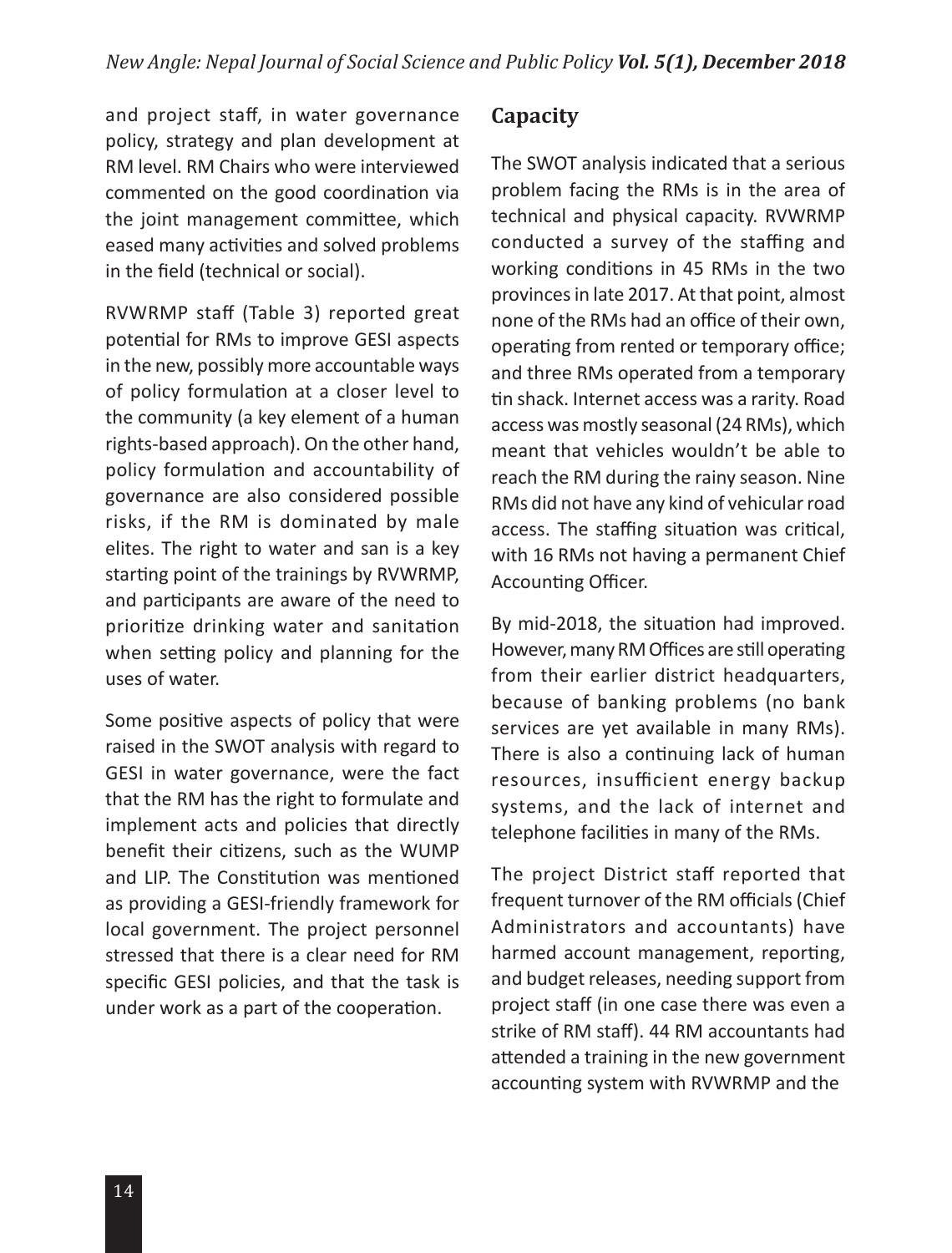| <b>Activity</b>                                                                                            | <b>Events</b><br>conducted<br>by end of<br>FY74/75 | <b>Events</b><br>planned for<br>FY75/76 | <b>Planned event</b><br>frequency                        |
|------------------------------------------------------------------------------------------------------------|----------------------------------------------------|-----------------------------------------|----------------------------------------------------------|
| Institutional / HR capacity building                                                                       |                                                    |                                         |                                                          |
| Women as decision-makers workshops                                                                         | 6                                                  | 27                                      | annual (review)                                          |
| Sensitization of cooperative development                                                                   | $\overline{2}$                                     | $\overline{2}$                          | one time                                                 |
| <b>Business promotion workshop</b>                                                                         | $\mathbf{1}$                                       | $\mathbf{1}$                            | one time                                                 |
| Exposure visits by the RM                                                                                  | 27                                                 | 27                                      | annual                                                   |
| <b>RM Accountant orientations</b>                                                                          | 48                                                 | 48                                      | annual                                                   |
| WASH and water use planning and trainings                                                                  |                                                    |                                         |                                                          |
| RM project orientation                                                                                     | 27                                                 | 27                                      | one time                                                 |
| WUMP/LIP investment workshop                                                                               | 6                                                  | 27                                      | annual                                                   |
| WUMP Ward level planning and scheme prioritization<br>workshops / WUMP facilitator trainings at Ward level | 168                                                | 358                                     | one time                                                 |
| WUMP++ formulation                                                                                         | $\overline{2}$                                     |                                         | RM initiated pilot                                       |
| Menstrual pad-making training for RM women                                                                 | 8                                                  | 27                                      | one time                                                 |
| Total Sanitation and Menstrual Hygiene Management<br>conference                                            | $\overline{7}$                                     | 27                                      | annual (review)                                          |
| School sanitation                                                                                          | 24                                                 | 27                                      | annual                                                   |
| Municipality water quality testing kit support                                                             | 5                                                  | <b>Min. 27</b>                          | RM initiated pilot                                       |
| Sustainability Workshop                                                                                    | 5                                                  | 27                                      | annual                                                   |
| RM orientation to CCA/ DRR/ WSP                                                                            | $\mathbf{1}$                                       | 27                                      | one time                                                 |
| Technical training on CCA/DRR/WSP for RM Technicians                                                       | 4                                                  | 10                                      | for all working<br>RMs in the same<br>District, one time |

#### **Table 4: Key trainings and visits with RM staff and representatives**

**WUMP = Water Use Master Plan; LIP = Livelihoods Implementation Plan WUMP++ = Extended WUMP**

national government in late 2017, and again in January 2018. 92% of the RM accountants reported that due to the insufficient internet capacity at RM level, they had not been implementing the Government's official accounting package.

Field observations and interviews indicated that the RMs are aiming to recruit staff, but those prepared to work and live in remote areas generally have limited capacity in the key water governance issues. In particular, it can be difficult to recruit qualified women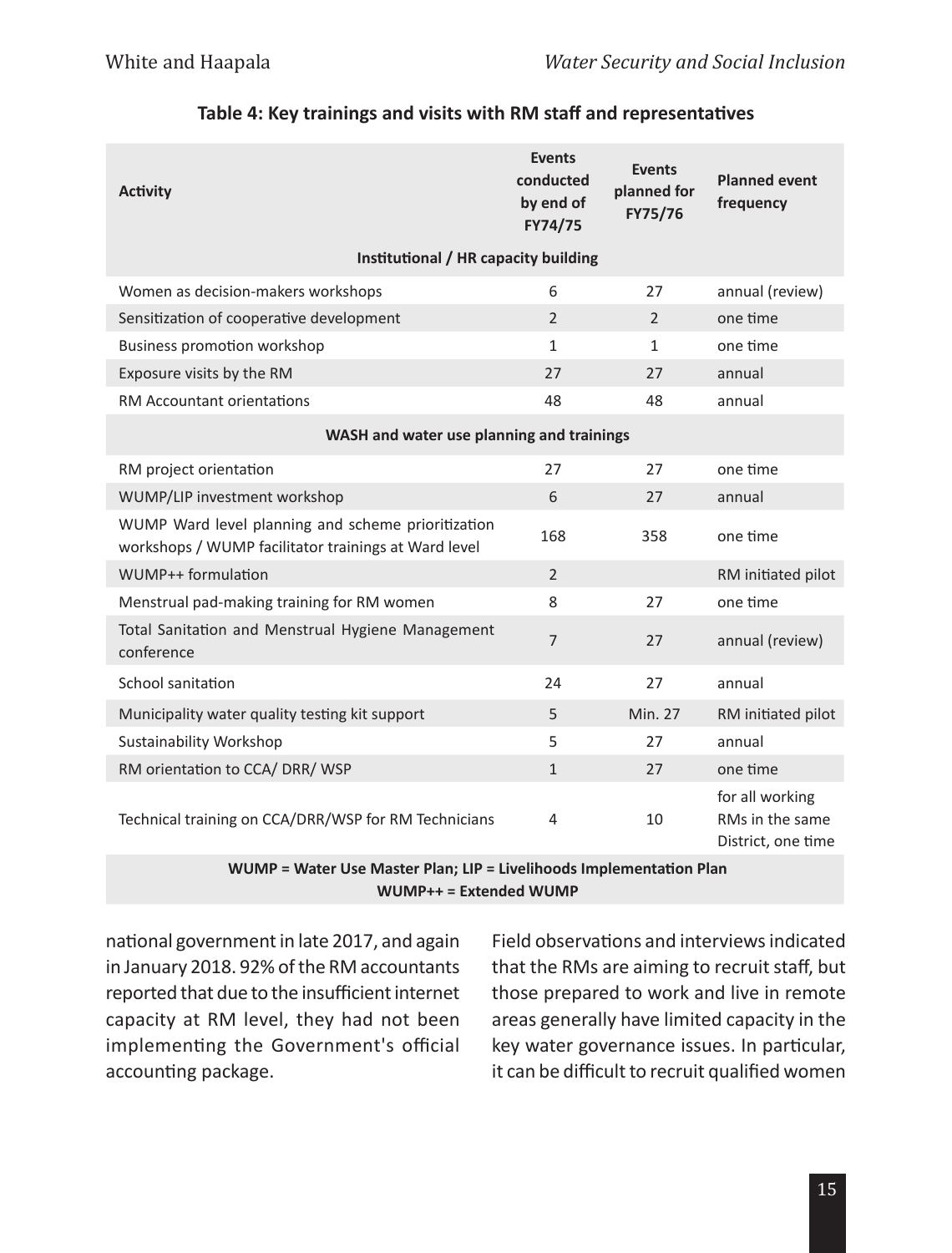for remote posts (both for RM staff and RVWRMP). One RM Chair noted in interview with the authors that he felt it important to be able to consult the project staff, as he lacks the full team of experts in his RM to date. This lack of local capacity for water governance and GESI is an important gap. Four elected women commented that women lack skills in leadership and literacy and need training to build their confidence and be able to return home and convince others.

Table 2 lists the key project-related trainings and visits related to institutional development, GESI and water governance conducted for the RM staff and elected representatives, or with a considerable RM representation, in the first fiscal year of cooperation, 7/2017-7/2018 (2074- 2075 in the Nepali calendar).<sup>3</sup> Naturally, training isn't enough-changing attitudes and behaviours (for instance with regard to consideration of opinions and needs of women and disadvantaged groups) takes long term reinforcement.

### **Funding**

The SWOT analysis (Annex) indicated that funding is not seen to be a serious issue yet. In fact, project staff noted that RMs have more local control of their budgets. RMs have made increasing financial

contributions and commitments regarding project activities, and staff considered that this reflected the increased ownership.

In November 2017, RM representatives explained that they had received general instructions from the Government on how to budget funds and that they could make discretionary decisions within the lines. However, in many cases the RM took funds from one budget and moved it to another – such as in several cases, moving agriculture funds to road construction. It is clearly visible that all RMs have prioritized road construction over other activities during the first year (RM interviews in Table 2).

A female deputy Chair commented that it is mainly men who make decisions regarding the budget, and they do not tend to think about women's needs. She said that the limited literacy of many of the elected women (including herself) also made it problematic to ensure that women have been considered. In the first budgetary decisions by her RM, the 'women's budget' (earmarked by the national government) had been diverted to road construction. When discussion had taken place this year on 'women's' issues, it had focused on possible infrastructure, such as a birthing centre, and not on spending for awarenessraising activities. The Women as Decision Makers workshops conducted to date by RVWRMP with elected women and female staff of the RMs have influenced budget

<sup>5</sup> Disaggregated data isn't available, however, as the participants reflect the RM make-up, it can be assumed that the majority were men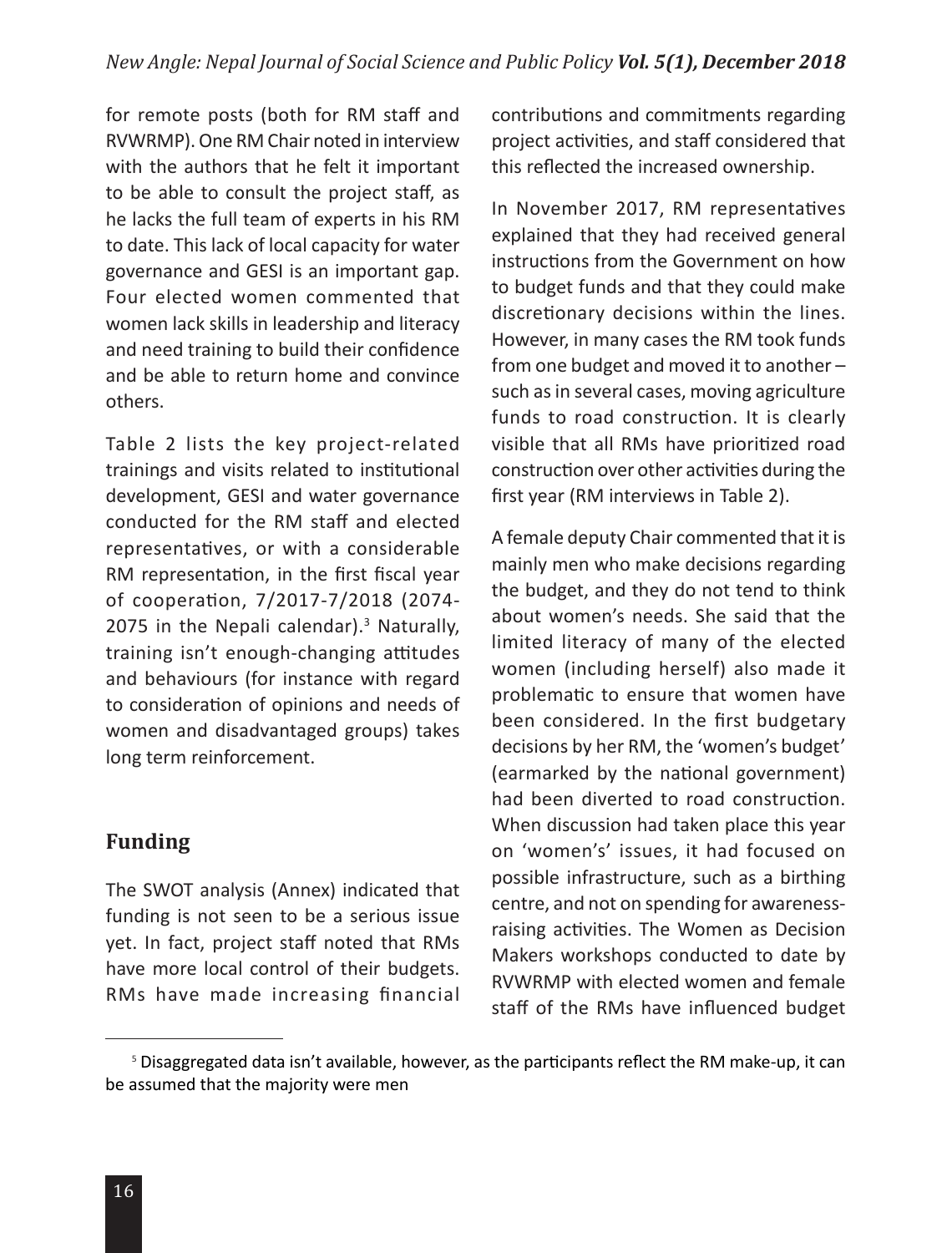spending in those RMs. For instance, women have identified leadership training for women as a key issue, and the RM has supported.

Donor and project staff had some fears at the start of the fiscal year regarding the financial management of project implementation funds, and potential risks of corruption. The change in implementation structures meant changing the fund flows, with both Nepali and international funds flowing directly to RM bank accounts (rather than via the districts, as earlier). Given the capacity problems mentioned earlier, and the difficult bank access, there was a reasonable basis for concern. However, to date the management of project accounts, at least, proceeded well, with considerable support from project staff. The audits of the RMs by the Nepali National Audit Office has not yet taken place, however, internal project audits of RM accounts have not found serious problems.

While some taxes are collected locally, the RMs are still reliant on central government for most of their budget. Consequently, the RM has limited ability to make major changes in the overall budget. In the planning process for the current financial year, the planning processes at different levels were out of synchronization. RM budgets (included those supported by RVWRMP) were set by the Ministry of Finance in May and read out in the national budget in late May, yet the RM Council meetings were only held in July. For the next financial year, the project has begun to

work with the RM to prepare local budgets much earlier, and thus have some chance to influence the national plan.

# **Accountability**

The forms and compositions of RM cooperation with community schemes are still taking shape – in one case the RM had retrospectively applied a tax to a User Committee (seemingly rent seeking). However, clear cases of corrupt behaviour have not emerged to date.

The RM executive structure is representative in principle, as it includes specific women and DAG representatives. This should make the RM accountable to its citizens and give women in particular more confidence to speak up - though as noted earlier, some elected women feel this is a barrier, and they need more training for this (interviews with elected women, 5/2018, 1/2019).

The RM and project are together applying an inclusive strategy in staff and facilitator selection (though this only applies to staff recruited for project activities), and trainings. RMs are close to their citizens, offering services within the RM (and in the near future, legal registration of water sources). The fact that the RM services at the headquarters is accessible from all parts of the RM, unlike the district headquarters earlier, means citizens have improved access to basic social services and that they can talk with representatives and make complaints if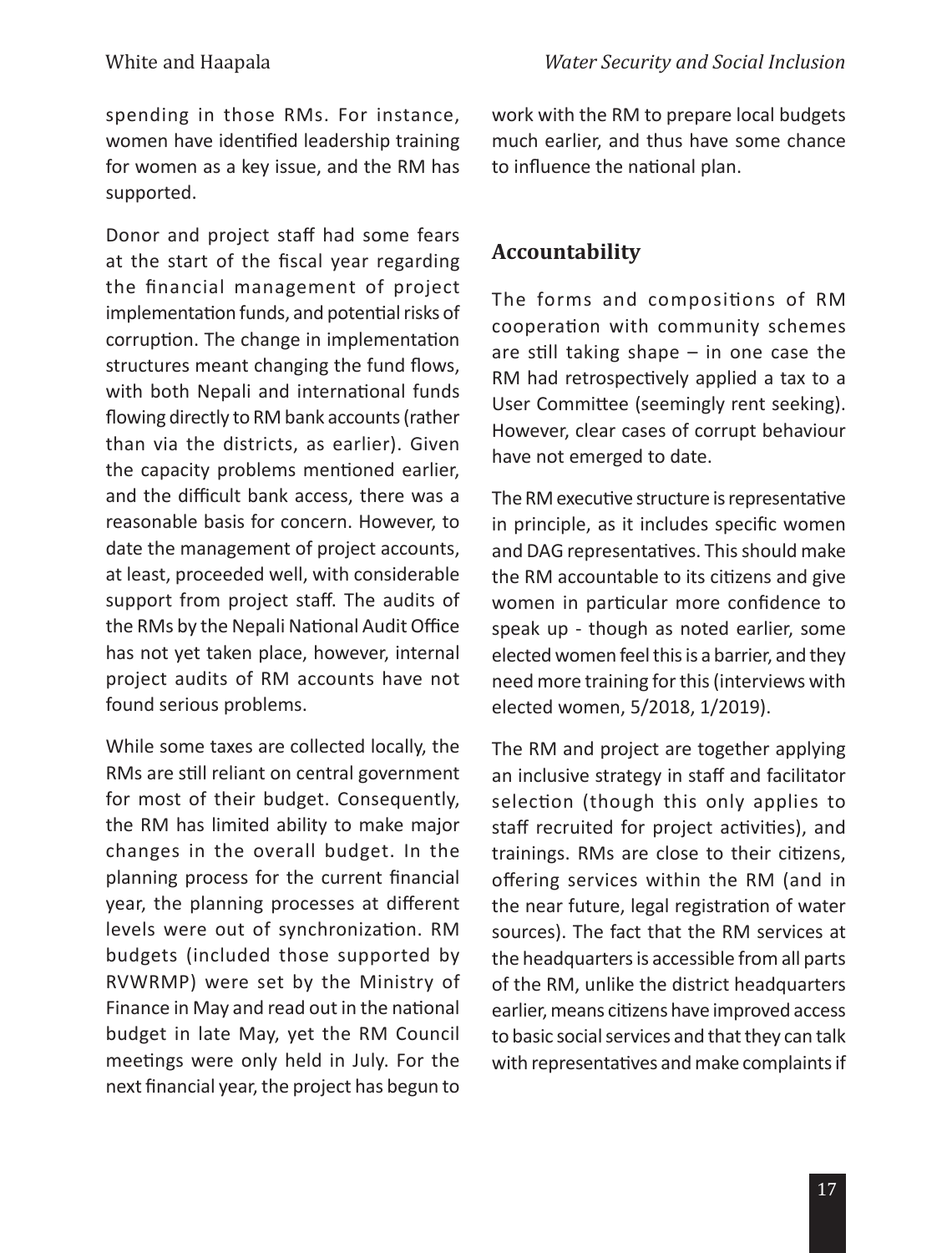necessary. This is evident from visits to the RM offices, where there are always citizens visiting to attend to issues. Earlier, citizens had to travel further to district offices (up to several days on foot, one way), where staff were often absent from their posts, and otherwise reluctant to serve the public in the remote corners of the country.

On the other hand, RVWRMP staff considered in the SWOT analysis that the most significant issue for water security development was accountability (Annex). RVWRMP staff listed risks of bureaucratic mismanagement, influence of elites, a lack of proper planning and visioning on water uses, political bias and weak coordination among stakeholders – leading to potentially poor accountability to the citizens. An interesting issue was a potential conflict of interest, where the local government acts as a planner, an implementer and as a regulator (leading potentially to environmental risks).

### **Implementation**

The project has supported the RM to apply HRBA and GESI approaches in implementation of scheme prioritization and selection, aiming to favour the least served and most disadvantaged areas of the RM – with positive results. In addition, the RM has constructed GESI / disabled userfriendly public or school WASH facilities with project support.

However, staff reported in the SWOT analysis that men and elites still dominate in decision-making in practice, due to traditional social structures and prejudices, poor confidence and literacy of many women, and the lack of time for women to participate actively outside the home (this was confirmed in the interviews with female elected officials). There is ineffective implementation of the GESI-friendly policies – for instance, guidelines for representation of women and disadvantaged groups in committees and meetings are not always followed by the communities (with men in committees sometimes leaving women out of procurement activities or coming to decisions amongst themselves). This weakens accountability and leads to business-as-usual practices. Elite capture, corruption, disputes in water resources management, and social and political disputes were all mentioned as threats within the new structure. Implementation risks included a priority focus on hardware, and less interest in supporting policies and strategies, as well as RMs favouring some groups with economic opportunities. Menstrual and caste taboos prevent universal access to taps and toilets, as well as interfering with participation of women in meetings (reported by female elected officials, January 2019). The potential role exists for the RMs to intervene and ensure equitable water governance.

In addition, it is clear that there is inadequate understanding of the dynamics of climate change and impacts of excessive water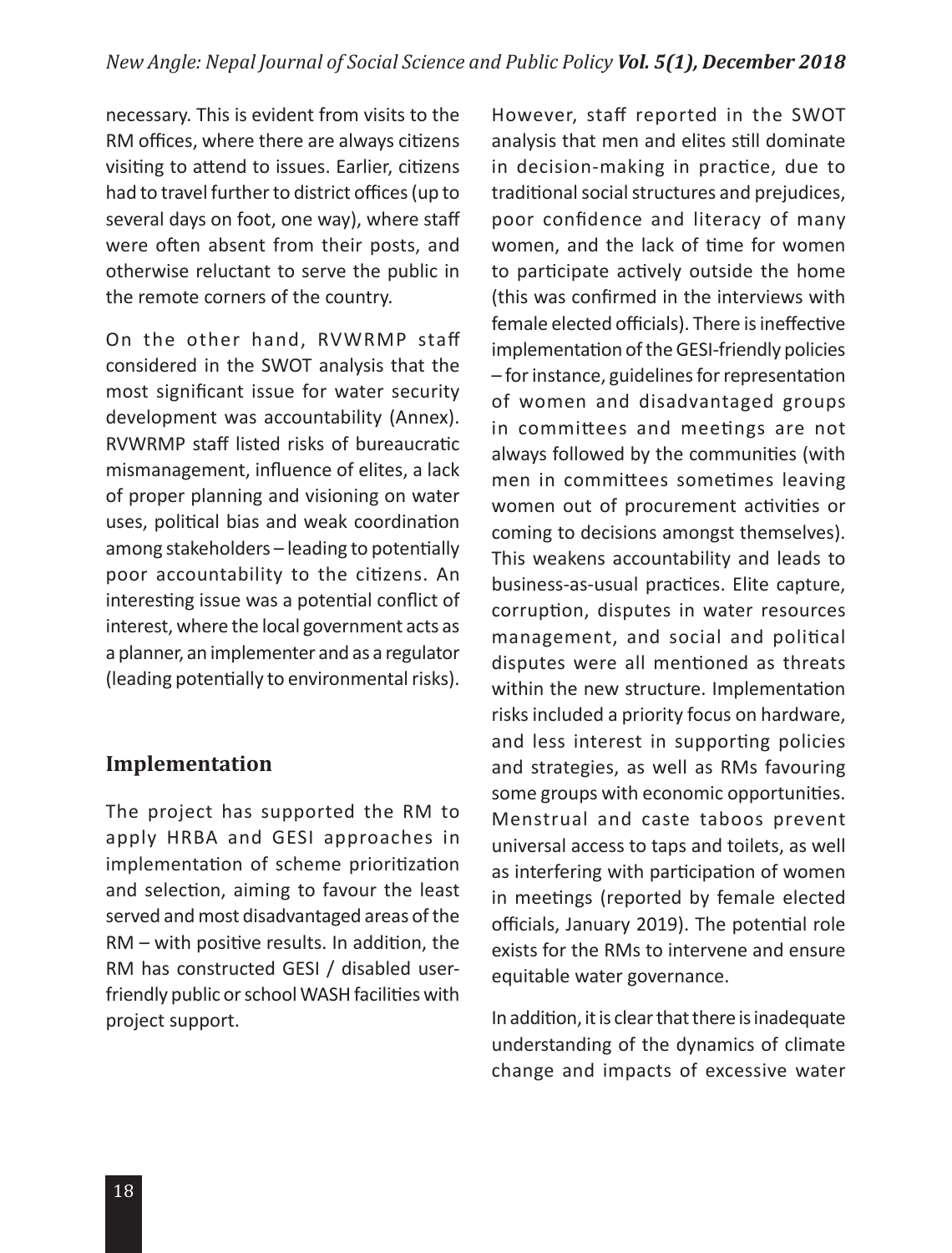extraction from sources. A lack of RM water policies makes it difficult to plan effectively. This has been exacerbated by haphazard or unplanned development activities, particularly damage to water schemes by road making (for instance, ripping up pipes or even bulldozing over tap stands). This is an area where improved RM governance would play an important role. RVWRMP has conducted several different policy formulation workshops for the elected RM representatives on water resources governance, climate change and disaster risk reduction, sanitation and hygiene, menstrual hygiene management and gender equity, and steering of water scheme operation and maintenance (see Table 4). As a result, the partner RMs have established formal policies and contributed budgets for implementation activities.

RVWRMP staff based at district level raised some challenges in water governance the communities and RMs are facing (Table 3). These included scheme sustainability concerns, water scarcity, and source disputes and depletion problems related to RM water governance difficulties. For instance, depleting water sources and partially related community conflicts make scheme planning challenging as the nearest suitable water sources are often located a dozen kilometres away from the service area, being owned by another community in another municipality. The evident lack of agreements between municipalities, regulations, policies, and customized ways of managing these types of issues in the new

local governments do not help to govern the commons in this regard. These issues can hopefully be better addressed by the RM in the future, utilising the WUMP process, RM water policy development and capacity building activities.

On the positive side, RVWRMP staff reported better multi-stakeholder cooperation and monitoring of activities with the RMs. It was also noted that the RMs have initiated several extra activities, such as expanding WUMPs towards more general RM civic information system (initiated by two core working RMs) and developing water quality testing facilities (initiated by six core working RMs). RVWRMP is handing over the modalities (such as the SBS implementation modality, or Water Safety Planning of water schemes), and guiding materials (several guidelines and guidebooks on sustainable water resources management and livelihoods development) to the RMs, but it remains to be seen if they have the willingness or capacity to implement them alone. The RMs have taken over the implementation of the WUMPs since May 2018, including the financial burden of paying for the NGOs facilitating the process and collecting data. In some cases, RMs have taken them further by adding additional information and data points. In one of the RMs visited by the authors, the RM Chair reported that he observed the SBS process to be so functional and transparent that he has instructed staff to use it in other schemes in the RM without donor project involvement.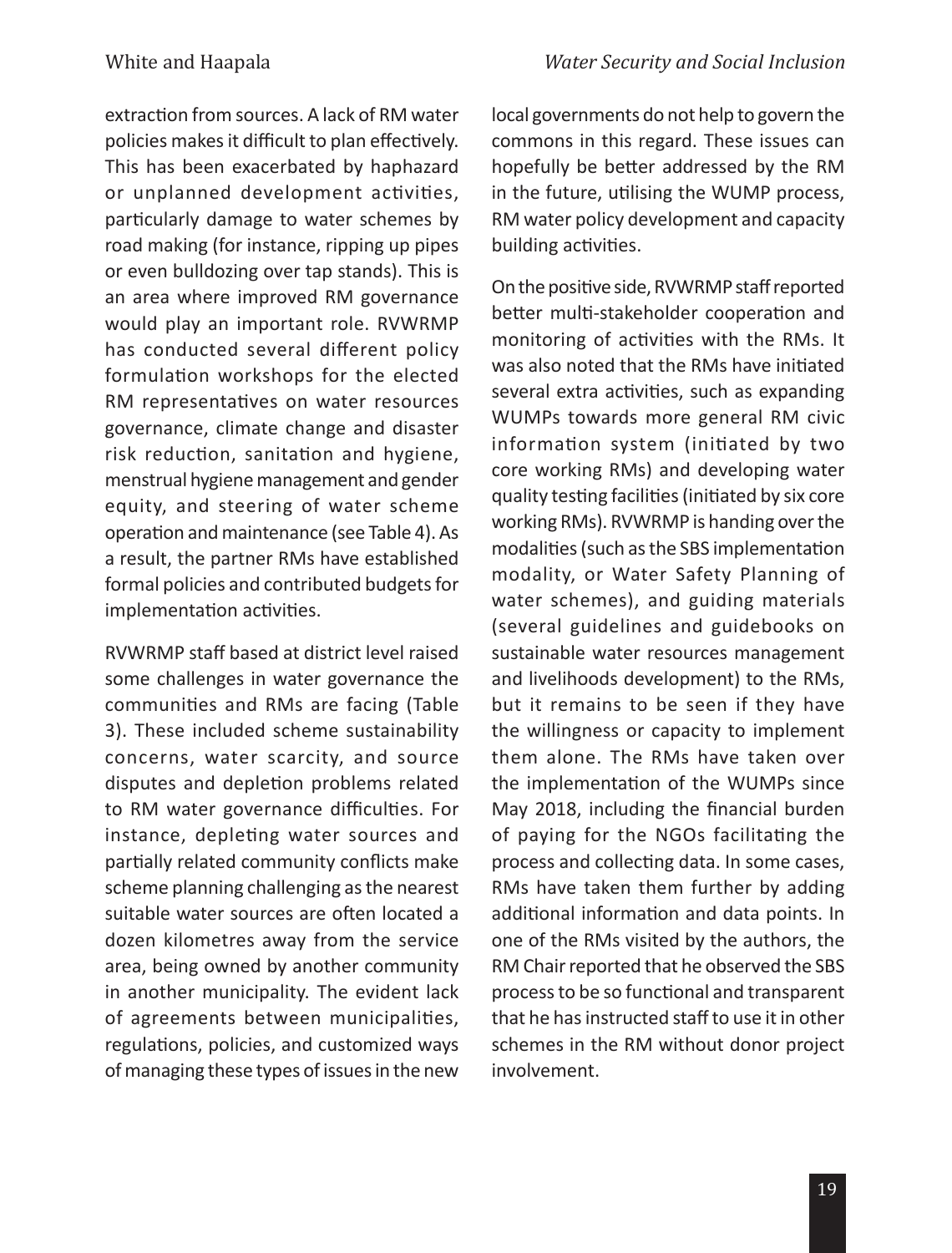# **DISCUSSION**

### **The critical link of water security and social inclusion**

In this study we have reflected water security and social inclusion themes under the OECD governance themes, with findings collected via various methods, such as interviews, SWOT analysis, field and workshop reports (described in the Methods section). In line with this, the social accountability theme of water governance was regarded as the greatest risk for the water security in the RMs. On the other hand, much potential was seen (both by staff and RM officials) for water security in the improved policy formulation opportunities in the water sector, and capacity building at local levels from municipality officials to local people, such as leader farmers, income generation groups, cooperatives, tap groups and Scheme Maintenance Workers of the schemes, trained by the project. Respondents were optimistic that the new system held considerable opportunity.

Accountability is a central theme that links social inclusion and water security by emphasizing that security is a relevant aspect for all social groups, and that good governance as a normative concept (OECD, 2015) is a means to ensure water security for all stakeholders (UNDP-SIWI, 2015). This study demonstrated accountability is crucial for viably achieving the social responsibilities appointed to the new local governments in Nepal. The study stressed

that accountability in local governance was considered to be a potential opportunity, but also as the most considerable threat for water security and social inclusion (Annex). Developments in the sphere of accountability may encompass the social, political, administrative, and financial development of the local governance (cf. UNDP-SIWI, 2015), providing a potential means for its success or failure.

The findings convey concerns that integrated natural resources governance should also be socially integrative, to be able to address governance issues in a legitimate way in the new governance system. The water and food security of women and DAGs need to be considered from a social inclusion perspective. This means paying attention to the many identities that produce added social inequalities for women – for instance, those of marginalised caste or ethnicity, the elderly or disabled (Aasland and Haug, 2008). The study replicated the concern raised by Leder et al. (2017) about empowerment of disadvantaged groups, if government modalities do not account for politics and ignore social equity and genuine inclusion. The RM policymakers have a possibility to alleviate the inequalities and injustices that lie behind the lack of access to affordable, safe, and clean water (Leder et al, 2017), through accountable policy-making. On the other hand, the risk remains of the emergence of elite-driven business-as-usual approaches with enduring inequalities in control over water (Leder et. al, 2017; Rusca and Schwartz, 2014). The SWOT analysis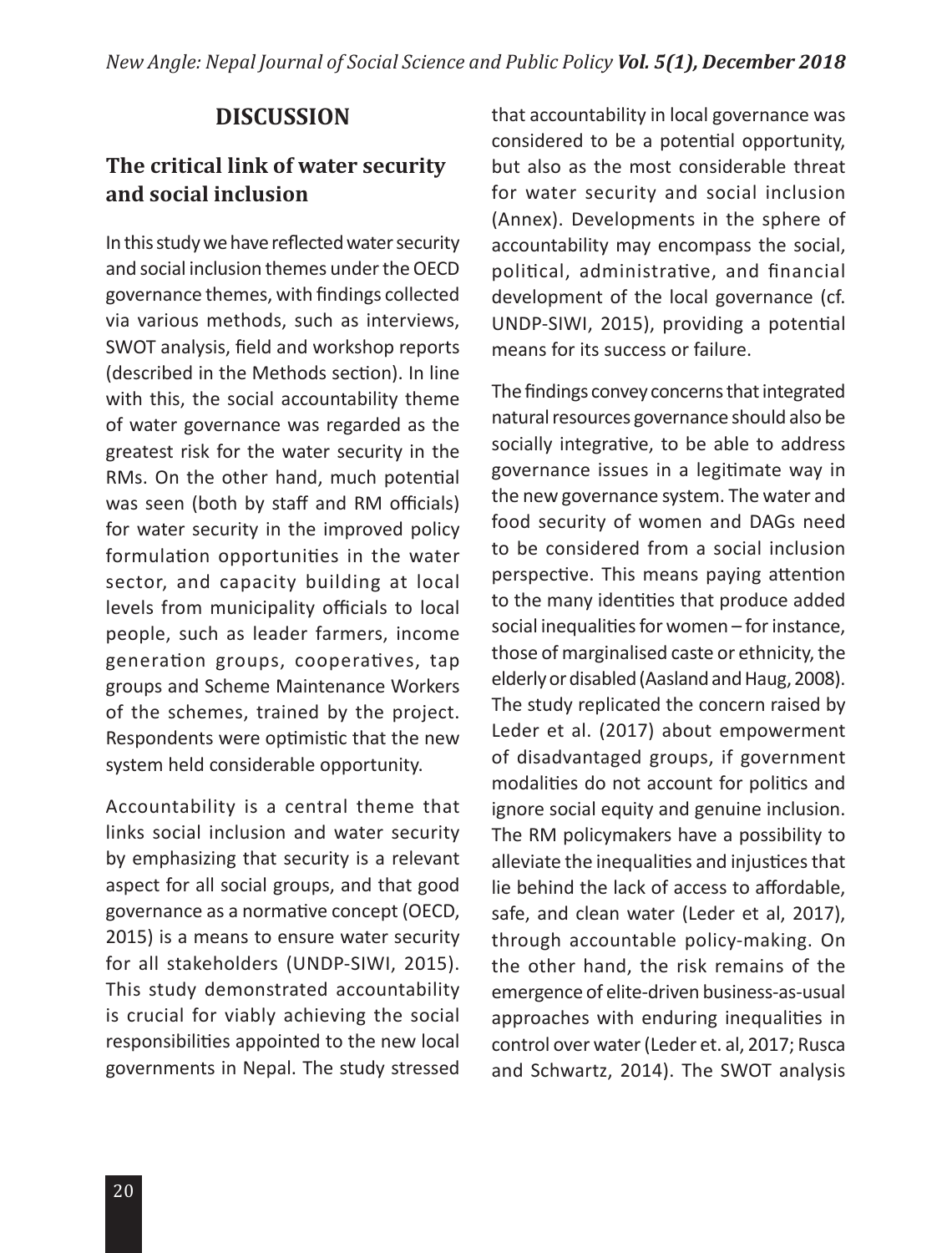indicated that the accountability aspects and policy themes were evident in reference to RM water governance opportunities and threats alike.

Regarding adaptive capacity to encounter water related extreme events (such as droughts and floods), source depletion problems, and natural hazards (NCCKMC, 2018; RWSSP-WN, 2015a), the SWOT analysis revealed that policy formulation and capacity building were the most important themes that define the trajectories of the RMs in this regard. The study found considerable risks in the current human resources of the RMs, but also found many early achievements and potentials. The findings indicate that further policy formulation and capacity building at the RMs are necessary for improving the adaptive capacity and resilience.

# **Changed modalities of governance**

The decentralization policy of the National Government has set the new framework, but the practical application of how the division of powers will occur is unclear. In theory, power is passed down to provincial and municipal authorities, however, the central government bodies are reluctant to lose control. For instance, the Ministry of Finance collects most of the revenue, and therefore the RMs are reliant on them for distribution of most of their budget. The location and lines of responsibility of technical staff, such as water engineers who previously worked from central or district level, is still undecided. The central government has a significant presence in the RMs through the provision of Accountants and Chief Administrative Officers who share lots of the executive power with the Municipal Council.

The new RMs' responsibilities include ensuring equitable access to water for all citizens. The Government of Nepal has recognized water supply and sanitation as human rights both internationally (UN, 2010) and in the Constitution. The provision of water and sanitation is therefore not a matter of charity but a legal obligation.

Institutional weaknesses remain, however, and the division of powers and finance with the central government remains unclear. All our data sources, including project reports, the SWOT analysis and interviews with staff, and the interviews with RM representatives, indicate that RMs are still trying to fill the capacity gaps (including recruitment of their full component of staff, and training of elected officials and staff). Particular gaps include technical staff that could support water resources management.

This is a key moment for the RMs to receive guidance on accountability towards their citizens. Meier et al. (2014) stressed that internationally, there is a gap between the legal requirements for water and sanitation, and practical implementation. They argue that policies must be translated into local contexts, and integrated into local practices (Meier et al., 2014).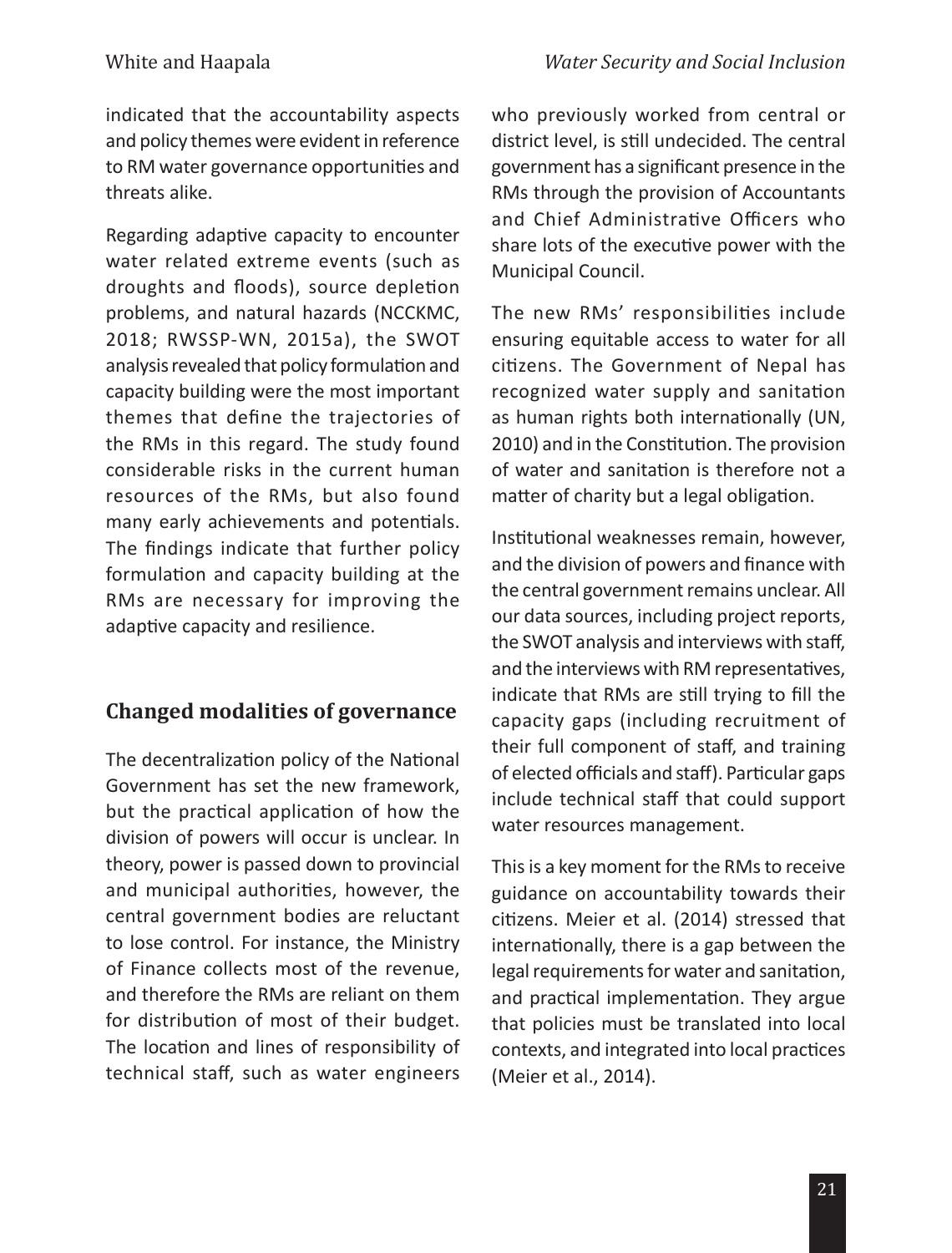The RMs are currently struggling with weaknesses in staffing, infrastructure and institutions. In such a weak institutional environment, external technical assistance can play important facilitation and implementation support roles (Haapala and White, 2018; White and Haapala, 2018). RVWRMP provided a good example on this regard. The project supports RMs in the development of the RM water use strategy and in the formulation of RM WASH policies. The aim is to facilitate strategy and policy discussions and negotiations, in order to draft visions for water governance and use, WASH investment policies, WASH regulations, water security and environmental protection policies, and livelihoods improvement planning for the particular RM. Project staff also provide technical advice on policy formation and hands on support on issues such as climate change adaptation, disaster risk management, gender equality and social inclusion.

However, this can only be a temporary solution, and the project needs to take care not to take over. There is extensive critical literature on the risks of the power imbalances of technical assistance (though it mainly deals with international advisors) and the difficulties of policy implementation – for instance Mosse (2004). Mosse states that "the ethnographic question is not whether but how development projects work; not whether a project succeeds, but how success is produced" (Mosse, 2004, p.646). This article does not argue that the project and its staff are infallible, nor does it address the power imbalances. The focus is the work of the RMs, and the way RVWRMP is supporting them. Local government staff commented on the importance of joint planning; noting the difference within some NGO projects that operate independently of government systems. There would be risks for sustainability if the project was operating outside of RM systems (Interviews; and White and Haapala, 2018). The final decisions must be in the hands of RM elected officials and staff.

The project has supported accountable development in the RMs through the Women as Decision-Makers Workshops. The major objectives of this workshop are to empower women for decision-making processes and involve them to formulate gender responsive plans with budgets. Prior to the RM elections there was insufficient involvement of women in planning. Since the elections, women's participation in local government has at least increased on paper, due to the obligation to include at least two elected female representatives in each ward (and the RMs usually have female deputy chairpersons). However, as noted by the respondents from the RMs, more attention is needed to women's priorities. Consequently, it is important that women are empowered to raise their voices and are more actively involved in decision-making processes.

To support the technical capacity gaps, RVWRMP has recruited local level staff to work with the RMs. In each core RM,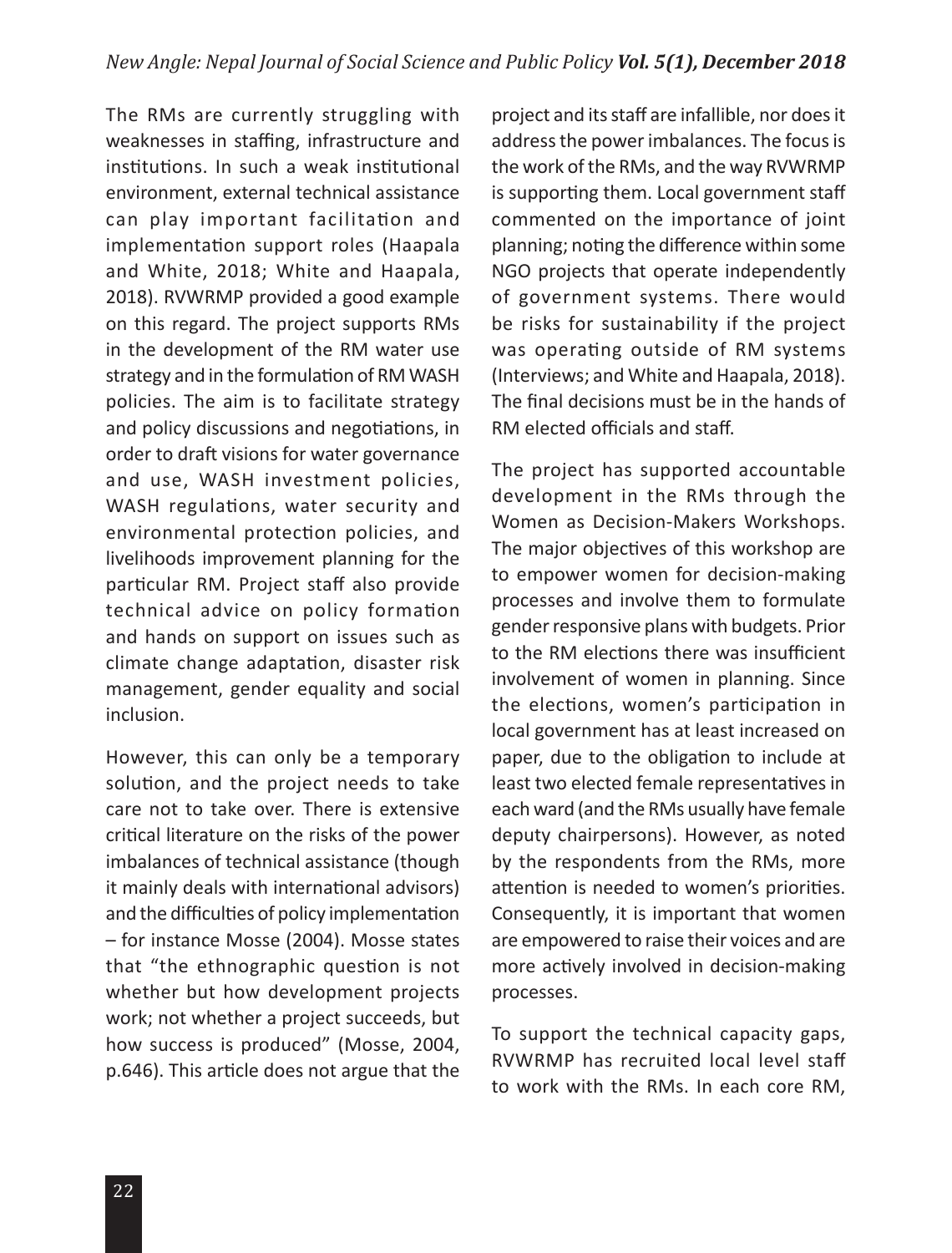a Gaupalika Water Resources Officer is employed directly by the RM with project funds. In addition, a Technical and a Livelihood Facilitator will work as project staff within the RM. They will support the RM while they continue to recruit their own technical and administrative staff and learn the business of water and land resources management.

The study indicates that the RMs are providing basic services to users and are generally supporting improvements in water governance. RMs are broadly representative of their constituents, unlike the earlier system. Although some of the female and minority representatives had no prior experience in government, and weak literacy skills, management and confidence, they are learning rapidly on the job (project reports and interviews). Ownership and accountability have strengthened considerably. There is a risk that bad practices could emerge, such as corruption and elite control of resources (Leder et al., 2017). The analyzed threats replicated this view. We want to emphasize that these bad occurrences can best be prevented by proper facilitation on establishing rules, regulations, and customs that enhance good governance practices.

### **CONCLUSION**

During 2017-18, there has been a dramatic change in governance in Nepal, with the federalization process. The newly formed

RMs have the responsibility for water security and good governance. They can play a role in tackling the local water scarcity problems, or risk failing to adapt to the changing conditions. This article described the experiences from their first steps from a large donor cooperation perspective.

This research asked what the current water governance issues are in this setting of collaboration. The opportunities identified include the potential for more accountable policy formulation at a closer level to the community, by leaders who are more representative and accountable to their citizens. On the other hand, the results indicated a risk that policy formulation and accountability of governance could go astray.

Overall, the first lessons from the collaboration between the local governments and the project indicate that collaboration with the RMs is possible, it is reciprocal, and is potentially fruitful for all partners. The RMs hold lots of potential and they have much to offer, as they are close to their citizens and seem to be eager to collaborate with reputable partners. The social accountability theme of water governance was regarded as one of the greatest risks for the water security in the RMs. On the other hand, much potential was seen (both by staff and RM officials) for water security in the improved policy formulation opportunities and capacity building at local levels.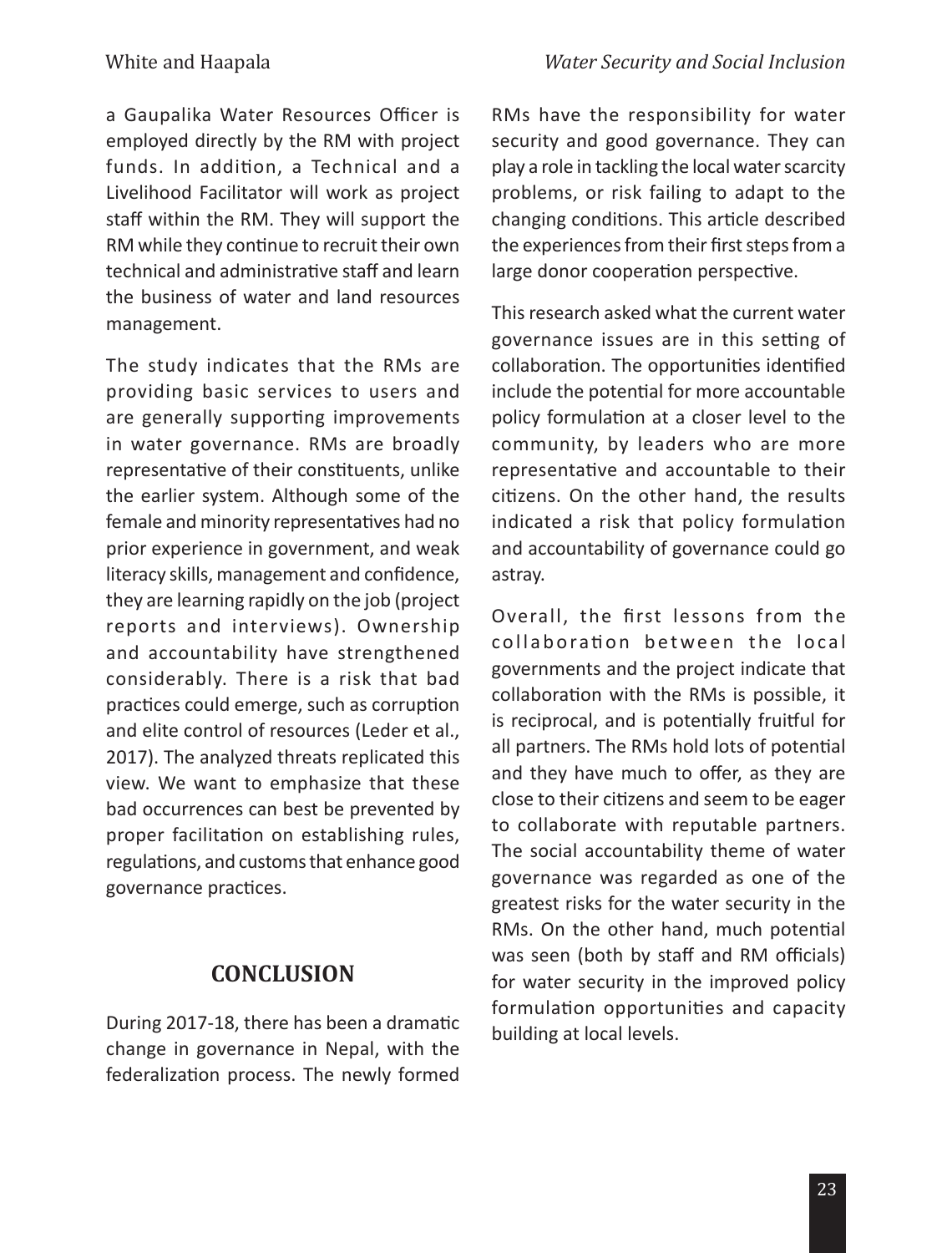The findings convey concern that integrated natural resources governance should also be socially integrative, to be able to address governance issues in a legitimate way in the new governance system. The findings indicate that further policy formulation and capacity building at the RMs (particularly in topics of water resources management, GESI, agriculture, disaster risk reduction and climate change adaptation) are necessary for improving the adaptive capacity and resilience. The RMs do not have these policies yet, as they are in their early stages, but they are under work. In the initial years, more technical back up to the RMs is needed for proper implementation. To succeed, all stakeholders collaborating with RMs should ensure front-loading of policy development, capacity building and technical support in the initial phases of collaboration with these new tiers of government. The paper discussed some good ways to do that, including a range of institutional and community capacity building and planning activities, with a strong GESI focus (Table 4). Provision of technical support in capacity building and policy formation to the fledgling municipalities is now crucial for securing safe water for all.

### **REFERENCES**

- Aasland, A. and M. Haug., 2008. Social exclusion in Nepal stronger or weaker? Norwegian Institute for Urban and Regional Research, Working Paper, 2008:115.
- Biggs, E.M., Duncan, J.M.A., Atkinson, P.M. and Dash, J., 2013. Plenty of water, not enough strategy. How inadequate accessibility, poor governance and a volatile government can tip the balance against ensuring water security: the case of Nepal. *Environmental Science and Policy*, 33, pp.388–394, [online] Available at:< https://doi.org/10.1016/j. envsci.2013.07.004>.
- Clement, F., Suhardiman, D. and Bharati, L. 2017. IWRM discourses, institutional Holy Grail and water justice in Nepal. *Water Alternatives*, 10(3): 870-887
- Cook, C. and Bakker, K., 2012. Water security: debating an emerging paradigm. *Global Environmental Change*, 22(1), pp.94-102.
- *Constitution of Nepal*, 2015. Kathmandu: Nepal Law Commission.
- Government of Nepal, 2002. *Water resources strategy, Nepal*. His Majesty's Government of Nepal, Water and Energy Commission Secretariat, Nepal, January 2002.
- Government of Nepal, 2014. *Nepal human development report 2014 beyond geography unlocking human potential*. Government of Nepal, National Planning Commission and the United Nations Development Programme.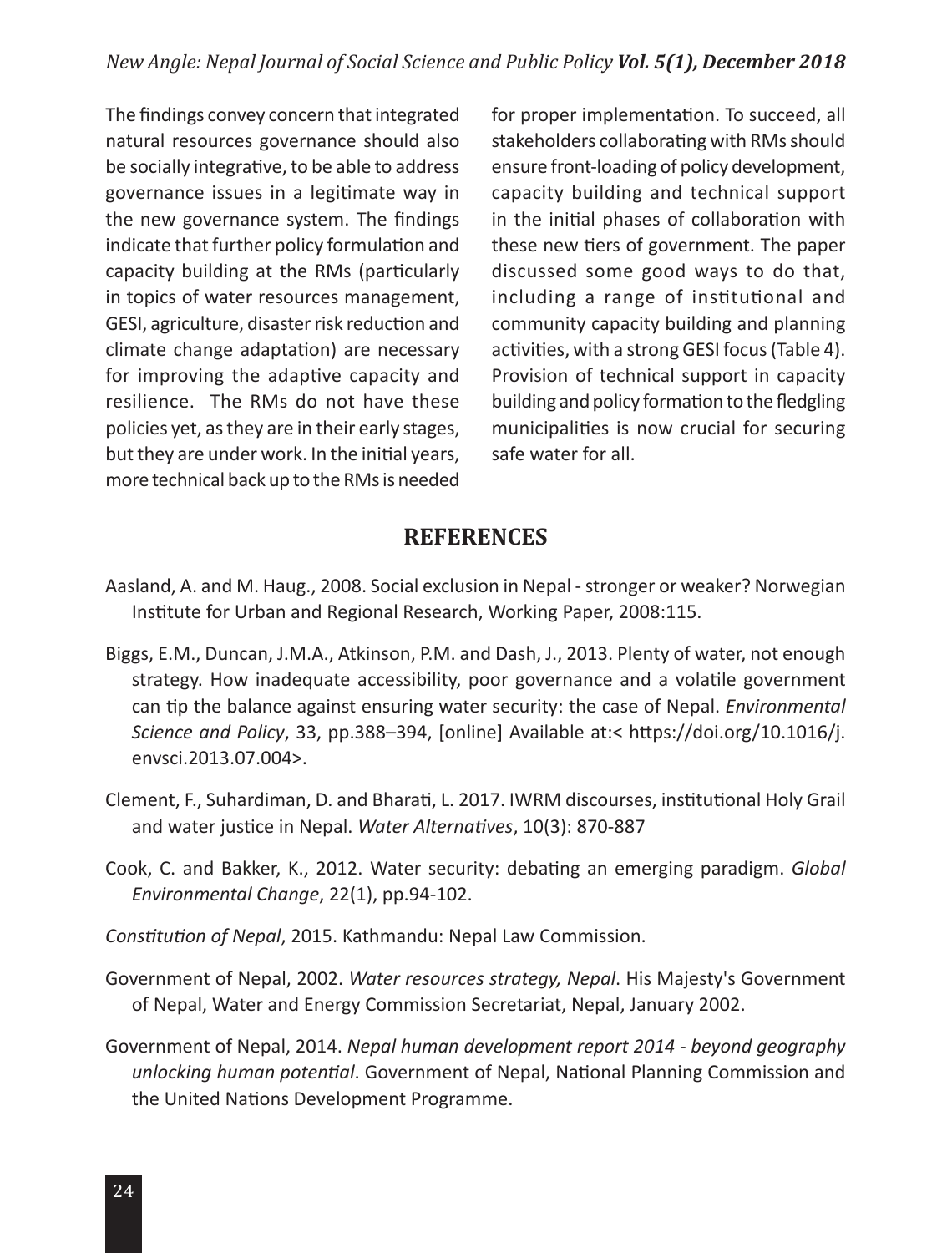- Government of Nepal, 2015. *The constitution of Nepal*. Ministry of Law, Justice and Parliamentary Affairs. Date of first Publication in Nepal Gazette, 20 September 2015 (2072.6.3).
- Grey, D. and Sadoff, C., 2007. Sink or swim? Water security for growth and development. *Water Policy*, 9(6), pp.545–571.
- Haapala, J. and White, P., 2018. Development through bricoleurs: portraying local personnel's role in implementation of water resources development in rural Nepal'. *Water Alternatives, 11(3), p.979.*
- Hoff, H., 2011. *Understanding the nexus*. Background paper for the Bonn 2011 Conference: the water, energy and food security nexus. Stockholm; Stockholm Environment Institute.
- Keskinen, M. and Varis, O., 2016. Water-energy-food nexus in large Asian river basins. *Water*, 8(10), p.446.
- Keskinen, M., Guillaume, J.H., Kattelus, M., Porkka, M., Räsänen, T.A. and Varis, O., 2016. The water-energy-food nexus and the transboundary context: insights from large Asian rivers. *Water*, 8(5), p.193.
- Leder, S., Clement, F. and Karki, E., 2017. Reframing women's empowerment in water security programmes in western Nepal. *Gender and Development*, 25(2), pp.235-251.
- *Local Government Operation Act*, *2017 (2074 B.S.).* Kathmandu: Nepal Law Commission.
- Meier, B.M., Kayser, G.L., Kestenbaum, J.G., Amjad, U.Q., Dalcanale, F. and Bartram, J., 2014. Translating the human right to water and sanitation into public policy reform. *Science and Engineering Ethics*, 20(4), pp.833-848.
- Mikkelsen, B., 2005. *Methods for development work and research: A new guide for practitioners.* Second Edition. Sage Knowledge.
- Mosse, D., 2004. Is good policy unimplementable? Reflections on the ethnography of aid policy and practice. *Development and Change,* 35(4), pp.639–671.
- Nepal Climate Change Knowledge Management Centre (NCCKMC), 2018. *Nepal's highly vulnerable districts to drought, flood, GLOF and landslide*, [online] Available at: *<*https:// bit.ly/2N4ON1K>.
- OECD, 2011. *Water governance in OECD countries: a multi-level approach*, OECD studies on water, OECD Publishing, Paris*,* [online] Available at: *<*https://doi. org/10.1787/9789264119284-en>.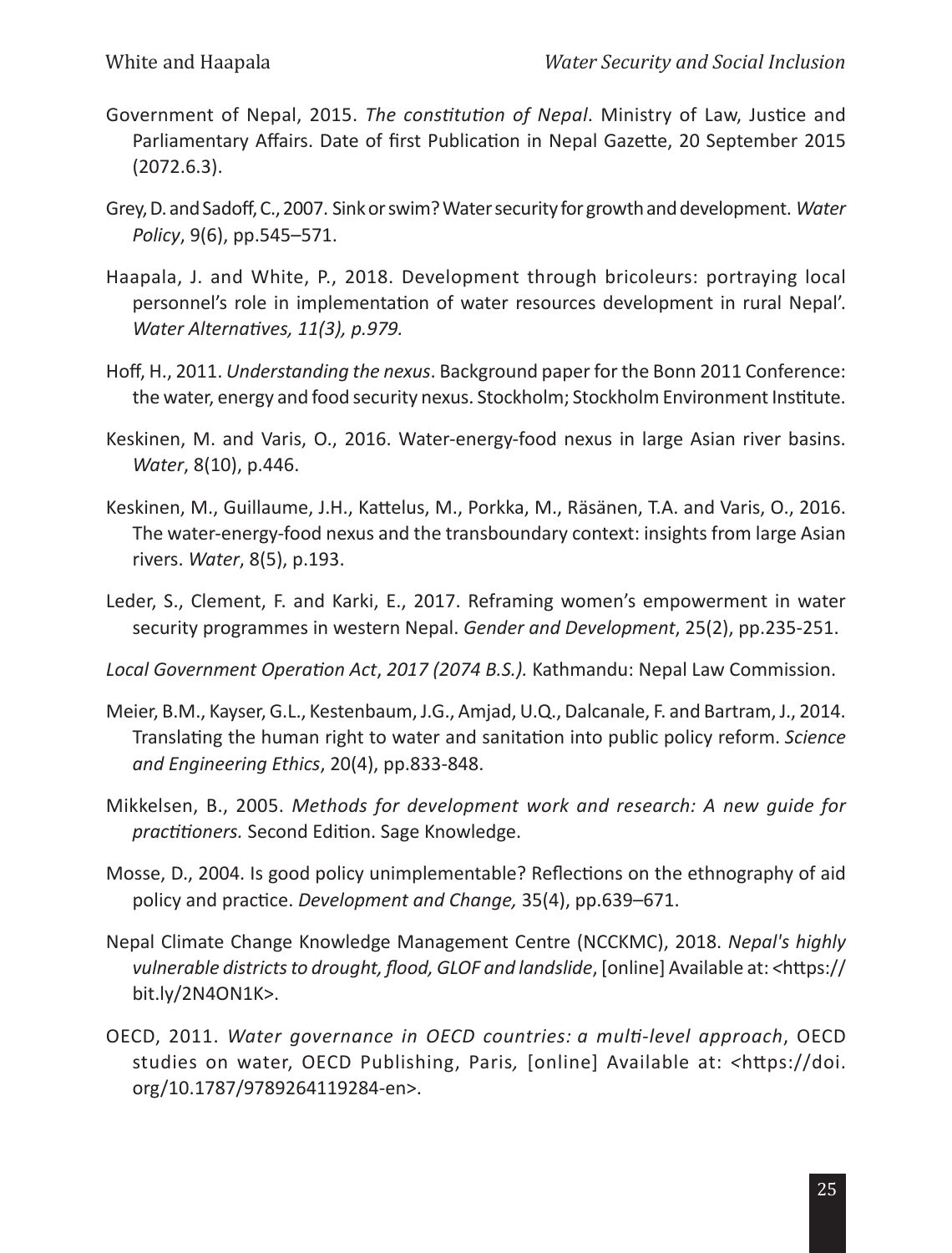#### *New Angle: Nepal Journal of Social Science and Public Policy Vol. 5(1), December 2018*

- OECD, 2015. *Principles on water governance*. Adopted by the OECD Regional Development Policy Committee on 11 May 2015, [online] Available at: <www.oecd.org/governance/ oecd-principles-on-water-governance.htm>.
- Rautanen, S.L. and White, P.D., 2013. Using every drop experiences of good local water governance and multiple-use water services for food security in far-western Nepal. *Aquatic Procedia,* 1, pp.120 -129.
- Regmi, B.R. and Shrestha, K., 2018. *Policy gaps and institutional arrangements for water resources management in Nepal*. HI-AWARE Working Paper 16, [online] Available at: <https://bit.ly/2MFn2h1>.
- Rural Village Water Resources Management Project (RVWRMP), 2018. *Project implementation guidelines*, [online] Available at: <https://bit.ly/2MKWQla>.
- Rural Water Supply and Sanitation Project in Western Nepal (RWSSP-WN), 2015. *Human rights-based approach and gender equality and social inclusion (HRBA & GESI) strategy and action plan*. Prepared in cooperation with DoLIDAR and RVWRMP.
- Rusca, M. and Schwartz., K., 2014. Going with the grain: accommodating local institutions in water governance. *Current Opinion in Environmental Sustainability,* 11, pp.34–38.
- RWSSP-WN, 2015a. *Analysis and mapping of climate and source yield in Tanahun Distric*t, [online] Available at: <https://bit.ly/2wJ2mdd>.
- Suhardiman, D., Bastakoti, R., Karki, E. and Bharati, L., 2018. The politics of river basin planning and State transformation processes in Nepal. *Geoforum*, 96, pp. 70-76, [online] Available at: <https://doi.org/10.1016/j.geoforum.2018.07.019>.
- UNDP-SIWI Water Governance Facility & UNICEF, 2015. *WASH and accountability: explaining the concept*. Accountability for Sustainability Partnership: UNDP-SIWI Water Governance Facility and UNICEF. Stockholm and New York: SIWI and UNICEF.
- United Nations General Assembly, A/64/292, 2010. *The human right to water and sanitation*. 28 July 2010.
- United Nations General Assembly, General Assembly resolution 217 A. *Universal Declaration of Human Rights*. 10 December 1948.
- White, P. and Haapala, J., 2018. Technical advisors as brokers: translating gender equality and human rights policies and values into practice in the water sector in Nepal', *European Journal of Development Research,* [online] Available at: < https://rdcu.be/9WY4 DOI 10.1057/s41287-018-0173-0>.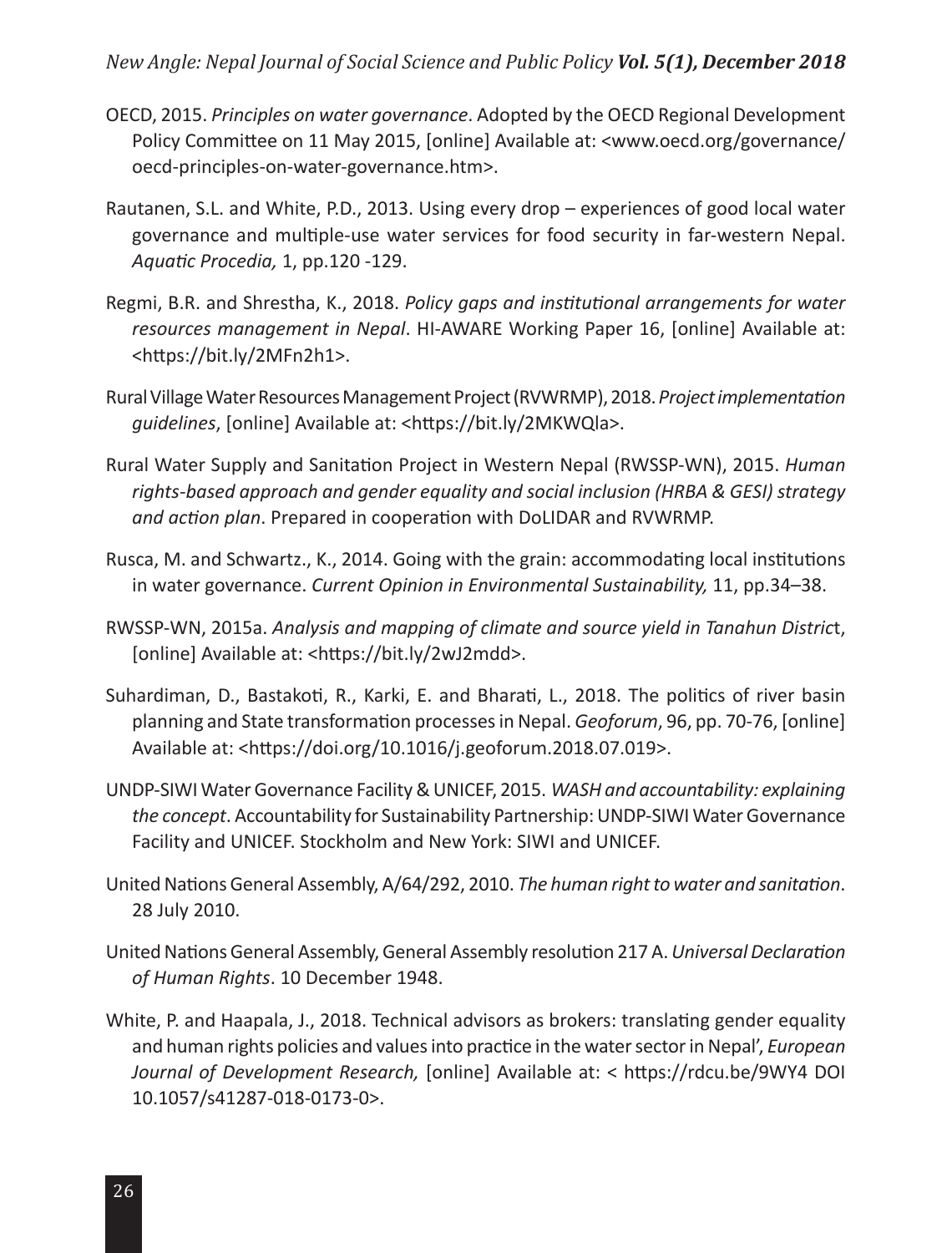# **ANNEX**

The SWOT analysis scrutinized the main strengths, weaknesses, opportunities, and threats (SWOT) regarding water security and GESI in RM water governance. The analysis was based on the OECD multi-level themes of water governance, related to the principles of good water governance (OECD, 2011; 2015). Forty staff were divided into small groups, focusing on either water security in the RMs (two groups); or gender and social inclusion (two groups). Groups were asked to particularly consider the changes from the earlier governance structures (VDCs and districts) and the impact or potential impact on water governance. Participants were not given the framework in advance and were invited to give open responses. To assist with their group work they were asked to consider the following guiding questions:

- Strengths (current)
	- What makes RMs better than the old system?
	- Good experiences this far?
- Weaknesses (current)
	- What should be enhanced in comparison to the old system?
	- Bad experiences?
- Opportunities (future)
	- What is the best-case scenario for the RMs?
	- What are the untapped potentials?
- Threats (future)
	- What is the worst-case scenario for the RMs?
	- Where are the risks?

The responses were then grouped by the authors in line with the analytical framework – i.e. under each of the SWOT headings, they were grouped under the categories of Information; Administrative, Policy and Objective; Capacity; Funding; Accountability; and implementation.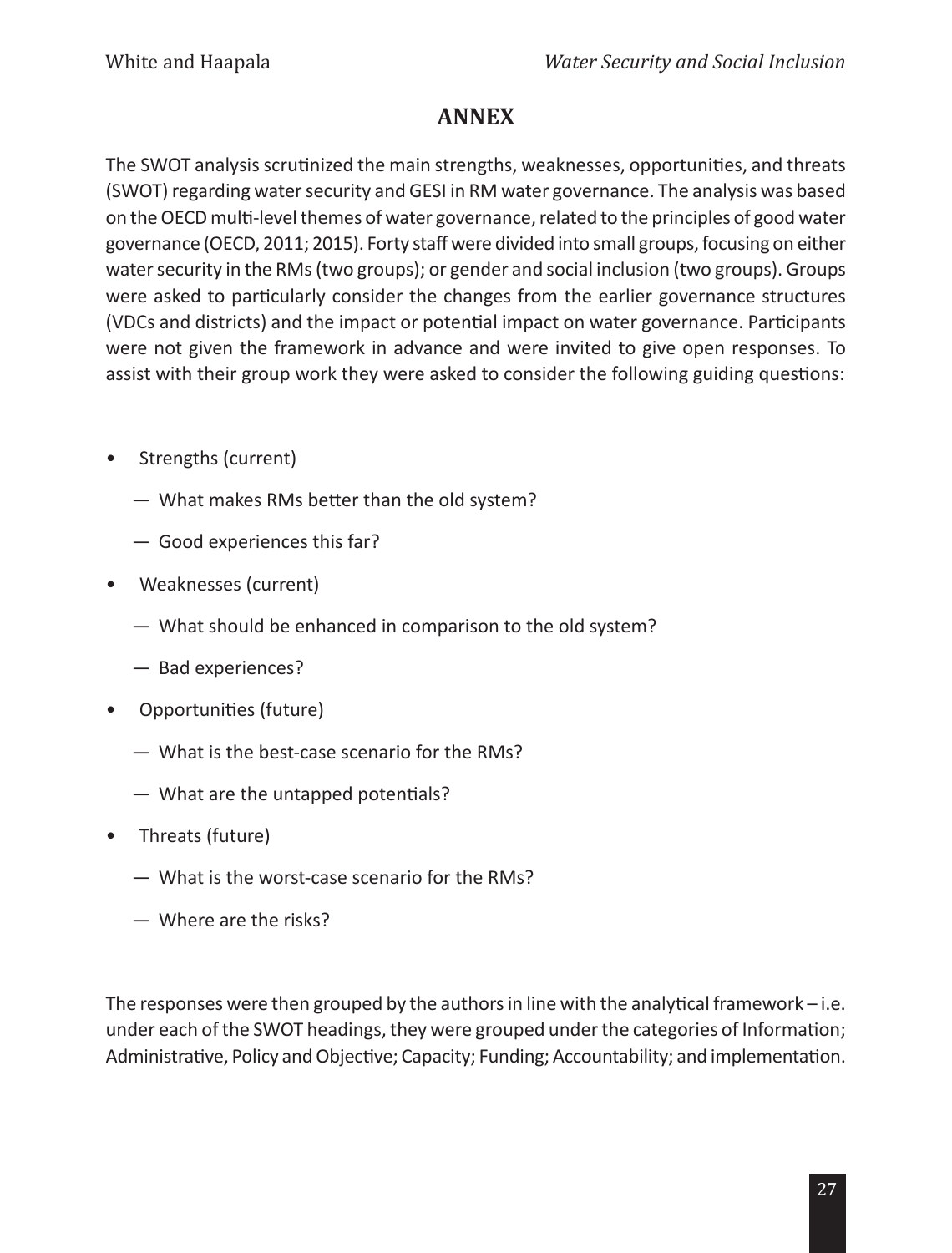#### *New Angle: Nepal Journal of Social Science and Public Policy Vol. 5(1), December 2018*

The findings of the group work under each category were analysed in a qualitative manner and the findings presented in the main report. The quantitative SWOT analysis results from the GESI and Water Security groups are presented in the matrices below. The number of issues raised under each topic are presented, as a percentage of the total. The third column summarises the number of positive and negative aspects mentioned, indicating the positive (strengths and opportunities) and negative (weaknesses and threats) shares from all responses (i.e. a weighting of the issues as mentioned).

|                   |     | <b>GESI</b>          |     |                |     |
|-------------------|-----|----------------------|-----|----------------|-----|
| <b>Strengths</b>  |     | <b>Opportunities</b> |     | $\ddot{}$      |     |
| Policy            | 29% | Policy               | 43% | Policy         | 33% |
| Accountability    | 25% | Accountability       | 21% | Accountability | 24% |
| Capacity          | 18% | Capacity             | 14% | Capacity       | 16% |
| Implementation    | 14% | Implementation       | 14% | Implementation | 14% |
| Information       | 11% | Information          | 7%  | Information    | 10% |
| <b>Funding</b>    | 4%  | <b>Funding</b>       | 0%  | Funding        | 2%  |
| <b>Weaknesses</b> |     | <b>Threats</b>       |     |                |     |
| Accountability    | 30% | Accountability       | 33% | Accountability | 31% |
| Policy            | 24% | Policy               | 27% | Policy         | 25% |
| Capacity          | 18% | Implementation       | 20% | Implementation | 16% |
| Implementation    | 12% | Capacity             | 7%  | Capacity       | 13% |
| Information       | 12% | Information          | 7%  | Information    | 9%  |
| <b>Funding</b>    | 6%  | Funding              | 7%  | Funding        | 6%  |

#### **Ranking of issues evident in Rural Municipality level GESI in water governance**